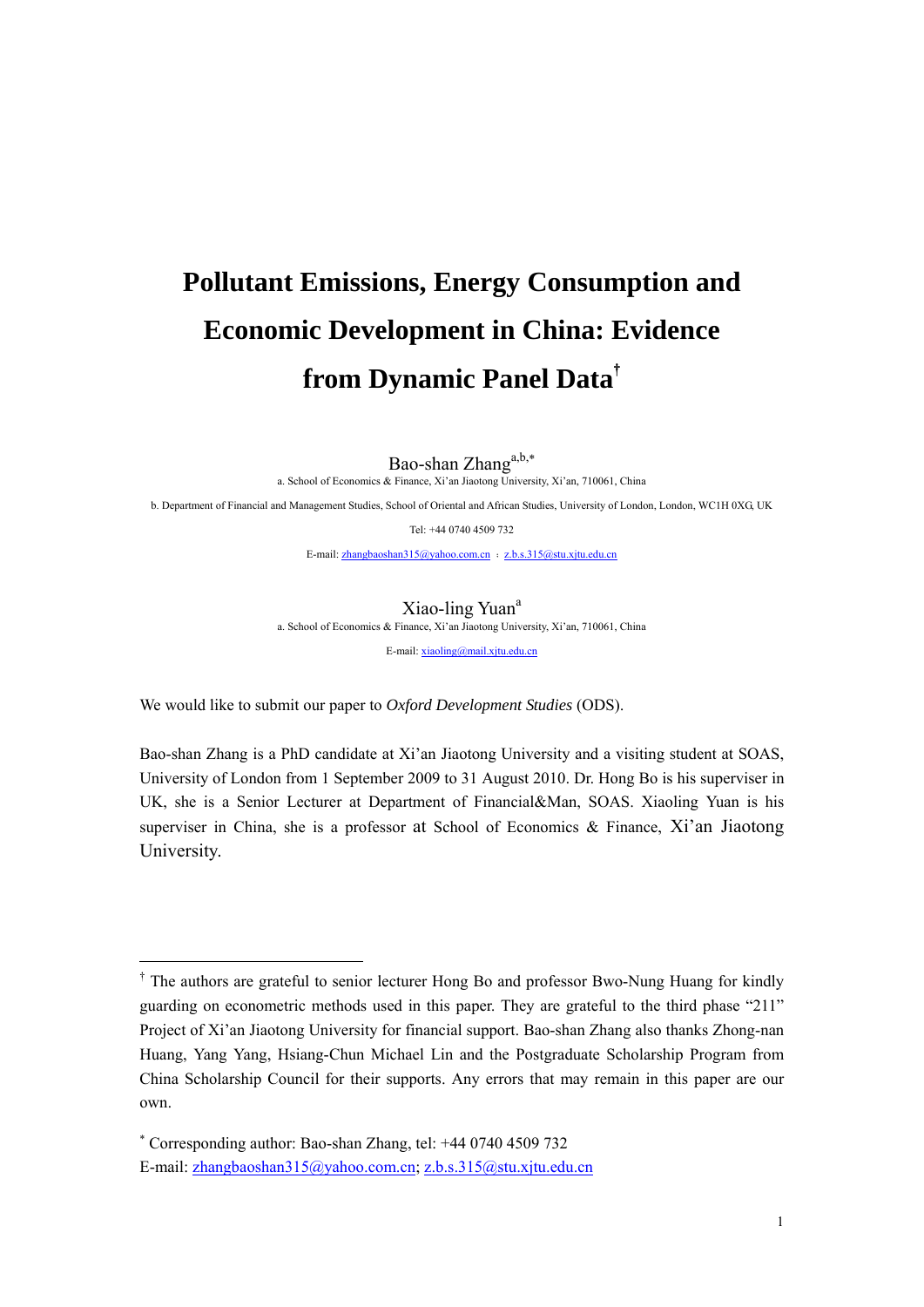# **Pollutant Emissions, Energy Consumption and Economic Development in China: Evidence from Dynamic Panel Data**

## *Abstract:*

This study investigates the relationships among pollutant emissions, energy consumption and economic development in China during the period 1982-2007 by using one-step GMM-system model under multivariable panel VAR framework, controlling for capital stock and labor force. Regarding the data for all 28 provinces as a whole, we find that there is a unidirectional positive relationship running from pollutant emission to economic development and a unidirectional negative relationship between pollutant emission and energy consumption. Based on traditional economic planning, the panel data of 28 provinces are divided into two cross-province groups. It is discovered that in the Eastern Coastal region, there is only a unidirectional positive causal relationships leading from economic development to pollutant emission; while in the Central and Western region, there exist the unidirectional Granger causal relationships between pollutant emission and energy consumption, as well as between pollutant emission and economic development. There is also a unique unidirectional causal relationship running from economic development to energy consumption, which does not appear in the Eastern Coastal region or in China as a whole.

*JEL classification:* C33; O53; Q43; Q20

*Keywords:* GMM-system; Panel VAR; Pollutant emissions; Energy consumption; Economic development; China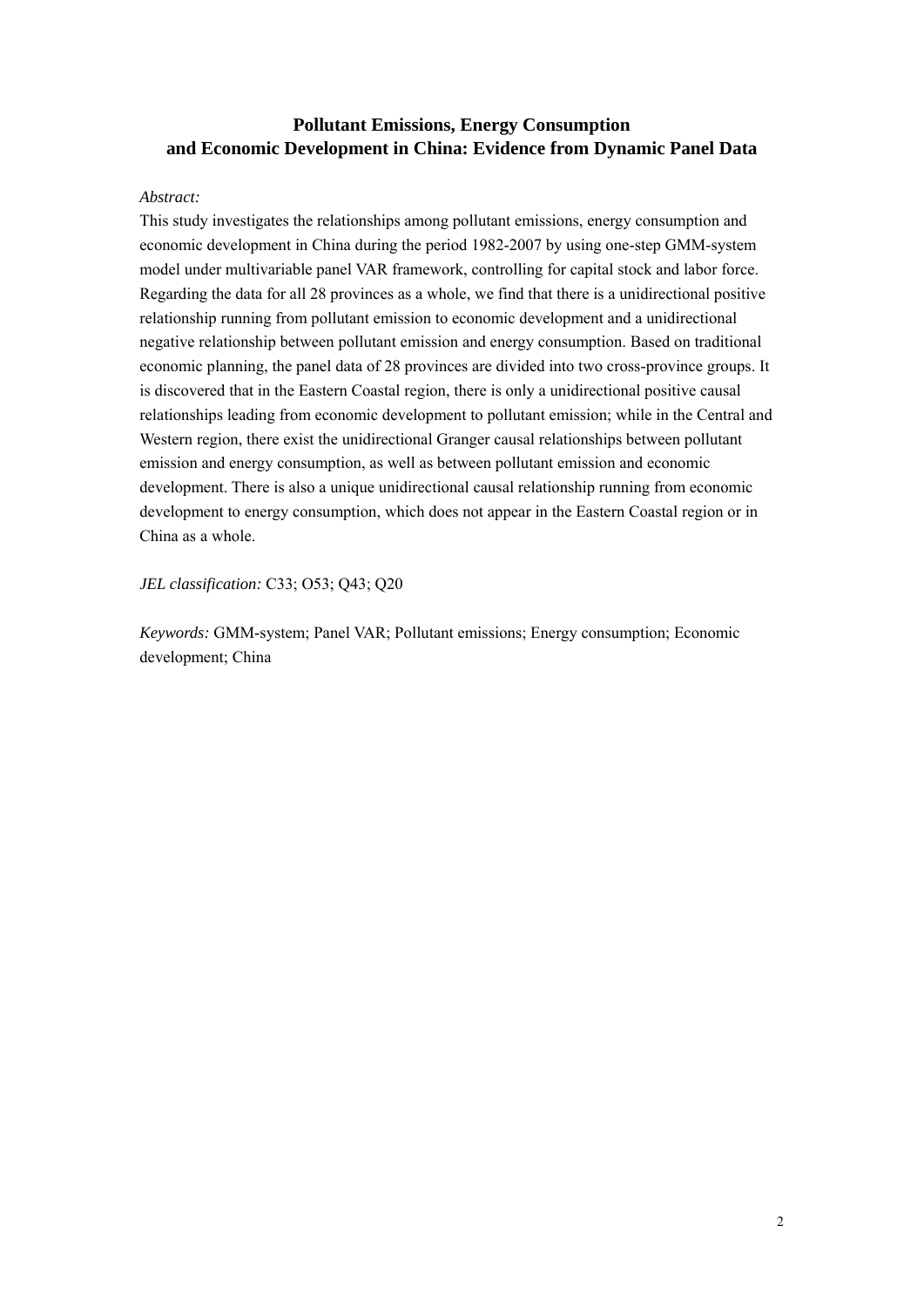## 1. Introduction

In 2007, the Intergovernmental Panel on Climate Change (IPCC) reported that the most important environmental problem of our ages is global warming, which is caused by greenhouse gas emissions, especially carbon dioxide  $(CO<sub>2</sub>)$  emissions produced mainly from the consumption of fossil fuels (IPCC, 2007). Due to the increasing threat of global warming, the identification of the relationships among environment pollution, energy consumption and economic development seems to be the priority of handling the greenhouse gas emissions and global warming problems. A deep investigation of pollutant emissions, energy consumption and economic development nexus provides insights in not only the role of energy consumption in economic development, but a basis on which the discussions of energy and environmental policies and economic development strategies are conducted.

It is beyond doubt that the linkage between economic growth and energy consumption is of great significance, given that energy, labor and capital are becoming the major sources and development root by increasing and developing national economy, especially for developing countries. The Sixteenth Chinese National Congress (CNC) set a target of four-fold growth of GDP between 2000 and 2020. At the same time, the people's living standard and per capita national income should reach the level of moderately developed countries, implying that the average annual growth rate of GDP should keep at 7%. To reach the goal, we must ensure that the energy consumption will increase due to the economic growth and the advance in people's living standard, so will the pollutant emissions. However, there are binding targets about the pollution reduction in "the Eleventh Five-Years Plan", which was adopted at the Sixteenth CNC. The binding targets are to decrease the GDP energy intensity by 20% and main pollutant emissions by 8% (as to 2005) in  $2010<sup>1</sup>$  Hence, there will be a contradiction between pollutant emissions increase and the desired pollution reduction. The solution to the contradiction is an eager concern of the Chinese government, which also involves the global cooperation on the reduction of greenhouse gases emissions. To solve the problem, we put the factors into a framework to analyze the relationships among them, in order to propose related policies and suggestions for China.

China seems to be a good target for an interesting case study, given that it is one of the highest growth economies in the world and it has been experiencing a significant rise in energy consumption with a more serious environmental pollution. China's rapid economic growth has been associated with a sharp rise in energy consumption which will produce more industrial waste gas emission and waste water discharge. In 2007, China enjoys an average annual economic growth of 11.9% and its real GDP measured in Chinese Yuan with current year price per capita reaches  $18$ ,  $934$ <sup>2</sup> Although China is by no means one of the highest growth countries in the world, there is still a great deal of variation in real per capita GDP within its provinces. For example, real per capita GDP data for 2007 ranges from as high as 66, 367 Chinese Yuan per capita in Shanghai

-

<sup>&</sup>lt;sup>1</sup> Statistics are extracted from the bulletin of Sixteenth Chinese National Congress 2002.

<sup>2</sup> Statistics related to annual growth rate, real GDP per capital, energy intensity, and industrial waste gas emissions per capital are obtained from *China Statistical Yearbook 2008.*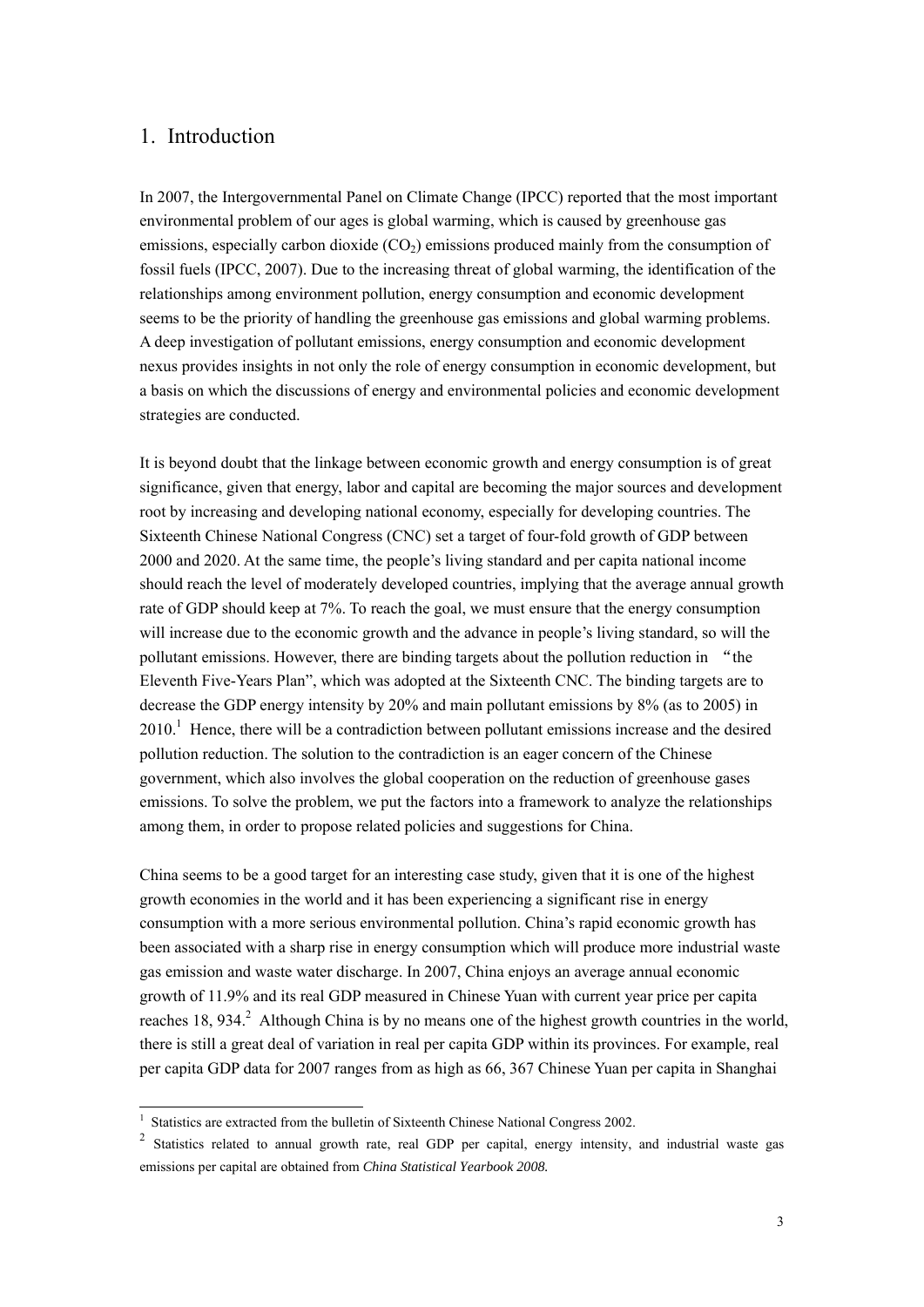which is located in the developed eastern coastal region to as low as 10, 346 Chinese Yuan per capita in Guizhou,<sup>3</sup> one of the poorest provinces in China's less developed western region.

In regard to primary energy consumption, the figure for China is 2, 656 million tons standard coal equivalence (SCE) in 2007, while the share of coal in the final energy consumption mix is more than  $70\%$ <sup>4</sup>. It is clear that coal is still the main energy source for China. However, the consumption and production of coal in 2007 is 2, 586 million tons and 2, 526 million tons respectively,<sup>5</sup> which apparently can make a basic balance between them nationwide, while it is hard to make the balance within provinces. Coal is mainly produced in central and western provinces, such as Shanxi, Inner Mongolia, Shaanxi and Henan. The eastern coastal provinces with a stronger economy consume far more than they can produce. For example, Jiangsu, Zheijang and Guangdong consume 199, 130 and 125 million tons respectively while their production is only 25, 0.12 and 0 million tons. $^6$  With respect to the natural gas, China can basically maintain a balance between demand and supply. In 2007, the production of natural gas is 69, 200 million cubic meter (cu.m), while the consumption of the corresponding time period is 69, 500 million cu.m.<sup>7</sup> As for the crude oil, China has become a net importer of crude oil since 1993 and in 2003 it surpassed Japan as the world's second-largest oil importer (Zhao and Wu, 2007). In addition to the variation in production and consumption within provinces, there is a great deal of variation in the energy intensity as measured by 10 000 Yuan GDP per unit of ton of SCE energy use, ranging from 0.71 in Beijing to 3.95 in Ningxia. $8$ 

A fact seen from the analysis above is that China's rapid economic growth consumes much energy, which will definitely result in large amount of emissions. Adjusting for population and the size of the economy, industrial waste gas emissions measured in ten thousand cu.m per capita ranges from 7.57 in Inner Mongolia to 1.32 in Hainan.<sup>9</sup> At the same time, the Chinese central and local governments have set targets about energy saving and emission reduction, whose reduction in 2007 is from a higher -5% in Beijing to a lower -2% in Qinghai.<sup>10</sup> China's current task is to solve the contradiction between rapid growth maintaining and greenhouse gas emissions reduction. The choice is also motivated by the fact that China's energy industries and policy makers face great pressure to change the energy structure and restore with the growing environmental concern among the Chinese people.

In light of China's importance within world economy and energy markets, it is surprising there have been no published methodical empirical studies that explore the relationships among energy consumption, pollutant emission and economic development for China. The task of this paper is to fill the gap in the empirical literature.

<u>.</u>

<sup>3</sup> See footnote 2.

<sup>4</sup> All statistics reported on energy consumption and production are obtained from *China Energy Statistical Yearbook 2008.* 

 $5$  See footnote 4.

<sup>6</sup> See footnote 4.

<sup>7</sup> See footnote 4.

<sup>8</sup> See footnote 2.

<sup>&</sup>lt;sup>9</sup> See footnote 2.

<sup>&</sup>lt;sup>10</sup> Statistics on the target of energy saving and emission reduction is extracted from the 2008 bulletin of National Development and Reform Commission ( www.sdpc.gov.cn ).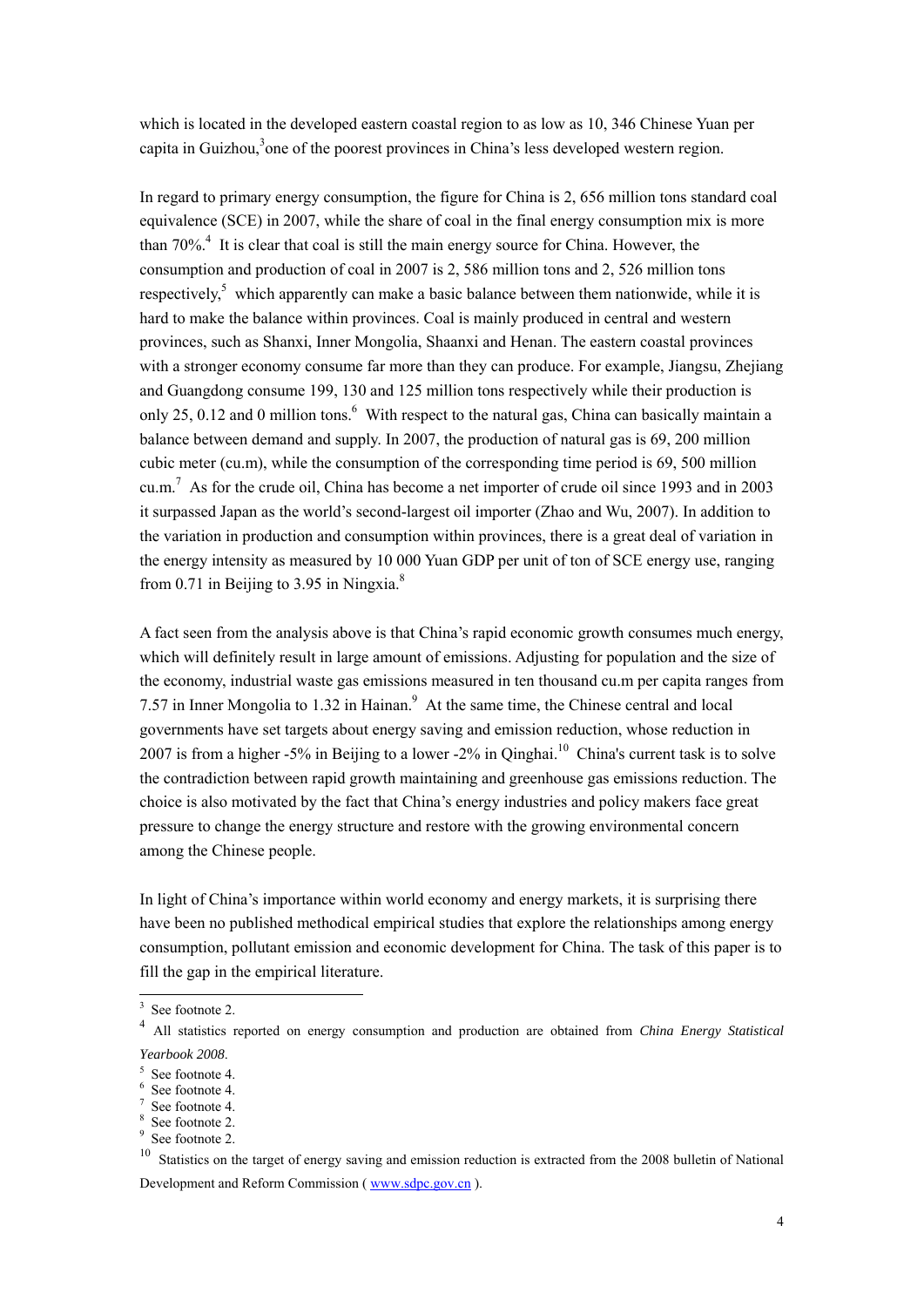This paper is organized as follows: Section 2 is a brief review of related literatures; Section 3 is an introduction of data and methodology; Section 4 discusses and analyzes empirical results; in Section 5 the author posits the policy implications derived from this study; Section 6 ends the paper by providing some concluding remarks.

## 2. Brief literature review

The relationships between economic development and energy consumption, as well as economic development and environmental pollution have been the subject of intense research in the economic literatures over the past few decades worldwide. There are two lines of well-established empirical studies dealing with this nexus.

The first line of studies focuses on the relationships between economic development and environmental pollution, and has been well discussed in the hypothesis of Environmental Kuznets Curve (EKC) where environmental degradation initially increases with the level of per capita income, reaches a turning point, and then declines with further increases in per capita income (Shafik and Bandyopadhyay, 1992; Grossman and Krueger, 1995). Although , the EKC hypothesis that linear, as well as quadratic and cubic relationships between per capita income and carbon dioxide emissions, fail to yield unanimous results. The empirical results of Hettige et al. (1992), Panayotou (1993), Cropper and Griffiths (1994), Selden and Song (1994), and Martinez-Zarzoso and Bengochea-Morancho (2004) are consistent with the EKC hypothesis. However, Dinda (2004) and Stern (2004) critique much of the EKC hypothesis, arguing that the causation could run from emissions to income whereby emissions occur in the production process and income increases. Recognizing this point, Dinda and Coondoo (2006) employ a panel data cointegration methodology in a bivariate setting and find mixed results.

The second line of studies concentrates on the relationships between economic development and energy consumption. Since the seminal study by Kraft and Kraft (1978), who found a unidirectional Granger Causality running from output to energy consumption for the United States using monthly data during the period 1947-1974, a voluminous empirical literature emerged to examine the causality relationships between economic development and energy consumption. Akarca and Long (1980), Yu and Choi (1985), Erol and Yu (1987a, 1987b), Abosedra and Baghestani (1989), Hwang and Gum (1991), Bentzen and Engsted (1993) has either confirmed or contradicted the results of Kraft and Kraft (1978), which differ in terms of time period covered, countries chosen, econometric techniques employed, and the proxy variables or control variables used in the estimation (see Payne, 2008 for a recent review).

The relationships between economic development and energy consumption have been synthesized into four testable hypotheses (Apergis and Payne, 2009a, b). Firstly, the growth hypothesis suggests that energy consumption plays an important role in economic development both directly and indirectly in the aspect of the production process as a complement to labor and capital. It is confirmed that if an increase in energy consumption causes an increase in real GDP whereby the economy is considered energy dependent. Akarca and Long (1979) found a unidirectional Granger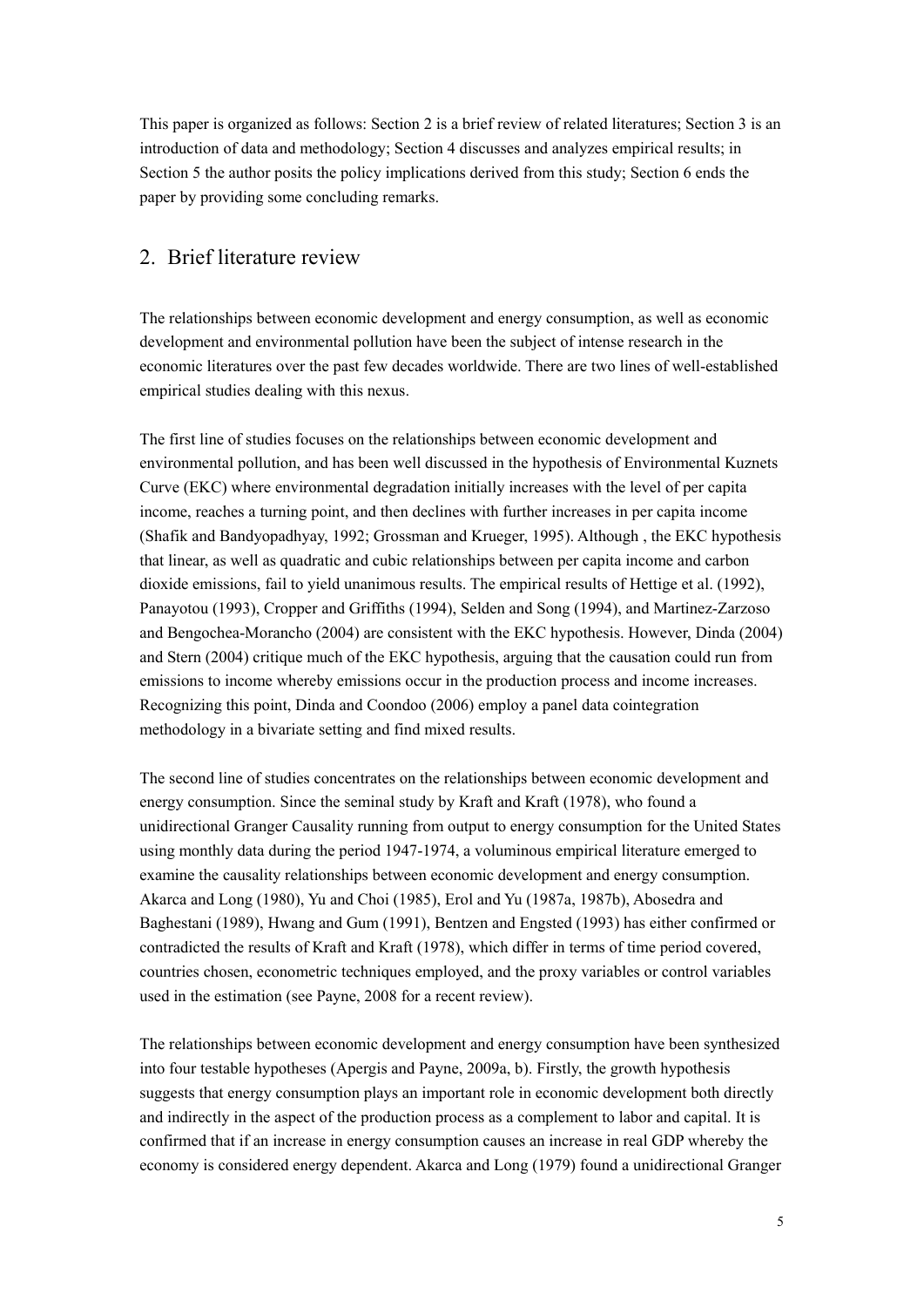causality running from energy consumption to employment<sup>11</sup>.

Secondly, the conservation hypothesis asserts energy conservation policies designed to reduce energy consumption and waste will not adversely affect real GDP. It is supported by the fact that an increase in real GDP causes an increase in energy consumption. Besides the pioneer study by Kraft and Kraft (1978), which supported the conservation hypothesis, Cheng and Lai (1997) employed Engle-Granger's cointegration test to investigate the relationships between energy consumption and GDP for Taiwan during 1955-1993. Wietze and Van Montfort (2007) used cointegration analysis to examine the relationships between energy consumption and GDP in Turkey over the period 1970-2003. Both of them discovered a unidirectional causal relationships running from GDP to energy consumption.

Thirdly, the neutrality hypothesis considers energy consumption to be a small component of overall output and thus might have little or no impact on real GDP. Hence, under this hypothesis, energy conservation policies would not adversely affect real GDP. It is supported by the absence of causal relationships between energy consumption and real GDP. Akarca and Long (1980), Erol and Yu (1987a, 1987b, 1989), Yu and Hwang (1984), Yu and Chio (1985), Yu et al. (1988), Yu and Jin (1992), Altinay and Karagol (2004) found no causal relationships between the two. The neutrality hypothesis is therefore established.

Finally, the feedback hypothesis suggests that energy consumption and real GDP are interrelated and might very well serve as complements to each other. It is supported by the bidirectional causal relationships between energy consumption and real GDP, with the implication that an energy policy oriented toward improvements in energy consumption efficiency would not adversely affect real GDP. Employing Engle-Granger's cointegration method along with FPE of Hsiao (1981), Yang (2000) discovered a bidirectional between energy consumption and economic development. Paul and Bhattacharya (2004) also found bidirectional causality between energy consumption and economic development.

With advances in econometric techniques, more recent studies tend to focus on cross-section countries with panel data (Masih and Masih, 1996; Asafu-Adjaye, 2000; Soytas and Sari, 2003; Lee, 2005, 2006; Lee and Chang, 2007and 2008; Narayan and Smyth, 2008; Apergis and Payne, 2009a, 2009b). However, these empirical studies on the relationships between energy consumption and economic development still yield mixed results as to the aforementioned hypothesis.The existing literatures reveal that the empirical studies differ substantially and are not conclusive to present policy recommendation which can be applied across countries (Chebbi and Boujelbene, 2009).

Given that energy consumption has a direct impact on the level of environmental pollution, the above discussion clearly highlights the importance of linking these two strands of literatures together (Ang, 2007). It is not until recently when scholars began to investigate the relationships among energy consumption, pollutant emissions and economic development under the same framework. Table 1 lists some of the most recent studies which pertain to energy-environment-

-

 $11$  In the literature, some economists use employment or production to substitute for economic growth.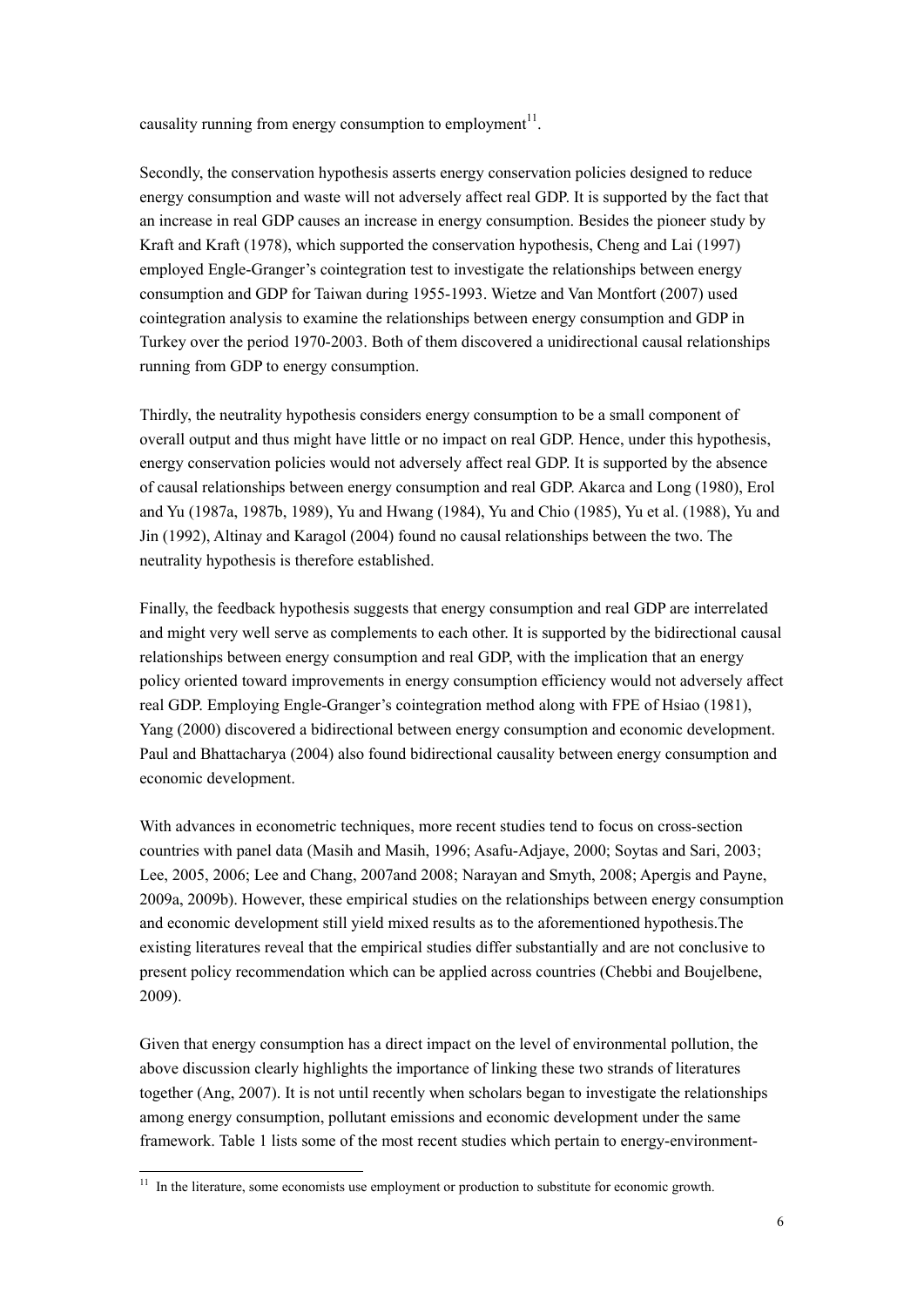economic nexus. With the exception of Sari and Soytas (2009) and Lean and Smyth (2009), all of the studies primarily focus on single countries. Few papers include labor force and capital stock as controlled variables in their models. The results from these studies, however, are still mixed. Ang (2007) found unidirectional Granger causality running from economic growth to energy consumption in the long-run and running from energy consumption to economic growth in the short-run. At the same time, Soytas and Sari (2009) found unidirectional Granger causality running from carbon emissions to energy consumption in short-run and no causality relationships between economic growth and carbon emissions in the long-run, implying that the reduction in carbon emissions does not have to forgo economic growth in Turkey. Apergis and Payne (2009a) found unidirectional causality from energy consumption and real output, respectively, to emissions along with bidirectional causality between energy consumption and real output in short-run and bidirectional causality between energy consumption and carbon dioxide emissions in the long-run for six Central American countries. However, Sari and Soytas (2009) reached the conflicting results for five OPEC countries. This paper is unlike earlier ones in the sense that it compares the relationships among energy consumption, economic development and pollutant emissions, controlling for capital stock and labor force in China with a provincial panel data.

#### *Table1 here*

In both lines of research, the bulk of the work was on developed countries, and there are even a more limited number of empirical researches which investigate the relationships between economic development and energy consumption or between economic development and environmental pollution in China. It is interesting that there has so far been little effort attempting to examine the relationships between energy consumption and carbon dioxide emissions. Cole et al. (2008) used industry-level data during the period of 1997-2003 to examine the determinants of environmental pollution for China, and found that energy consumption had a positive impact on industrial pollution whereas productivity improvements and research activities tend to reduce emission. For more detailed discussions on pollutant emissions and carbon dioxide emissions in China, please refer to Ang (2009). To the extent of our knowledge, only Soytas and Sari (2006) and Zhao and Yuan (2008) deliberatively examined the relationships between energy consumption, carbon dioxide emissions and economic growth in China under an integrated framework. Soytas and Sari (2006) found no long-run Granger causality between energy consumption and economic growth, implying that energy conservation or energy shortage might not hamper Chinese economic growth in the long-run; however, carbon dioxide emissions series is omitted in their empirical model. Zhao and Yuan (2008) found bilateral causality running between income growth with energy consumption and pollutant emissions, both in the short-run and long-run.

Based on the panel data, the author attempts to examine the relationships between pollutant emissions, energy consumption and economic development under a multivariate and integrated framework, which seems to be a relatively new area of research. In order to compensate for the deficiency in an inadequate sample size caused by short data span, the panel data approach is needed to reevaluate the relationships between pollutant emissions, energy consumption and economic development in China. Following the idea of Apergis and Payne (2009a, b), Lean and Smyth (2009) and Huang et al. (2008), we investigate the dynamic relationships between pollutant emissions, energy consumption and economic development with a provincial panel data for China, accounting for possible affects of labor force and capital stock. However, the use of panel data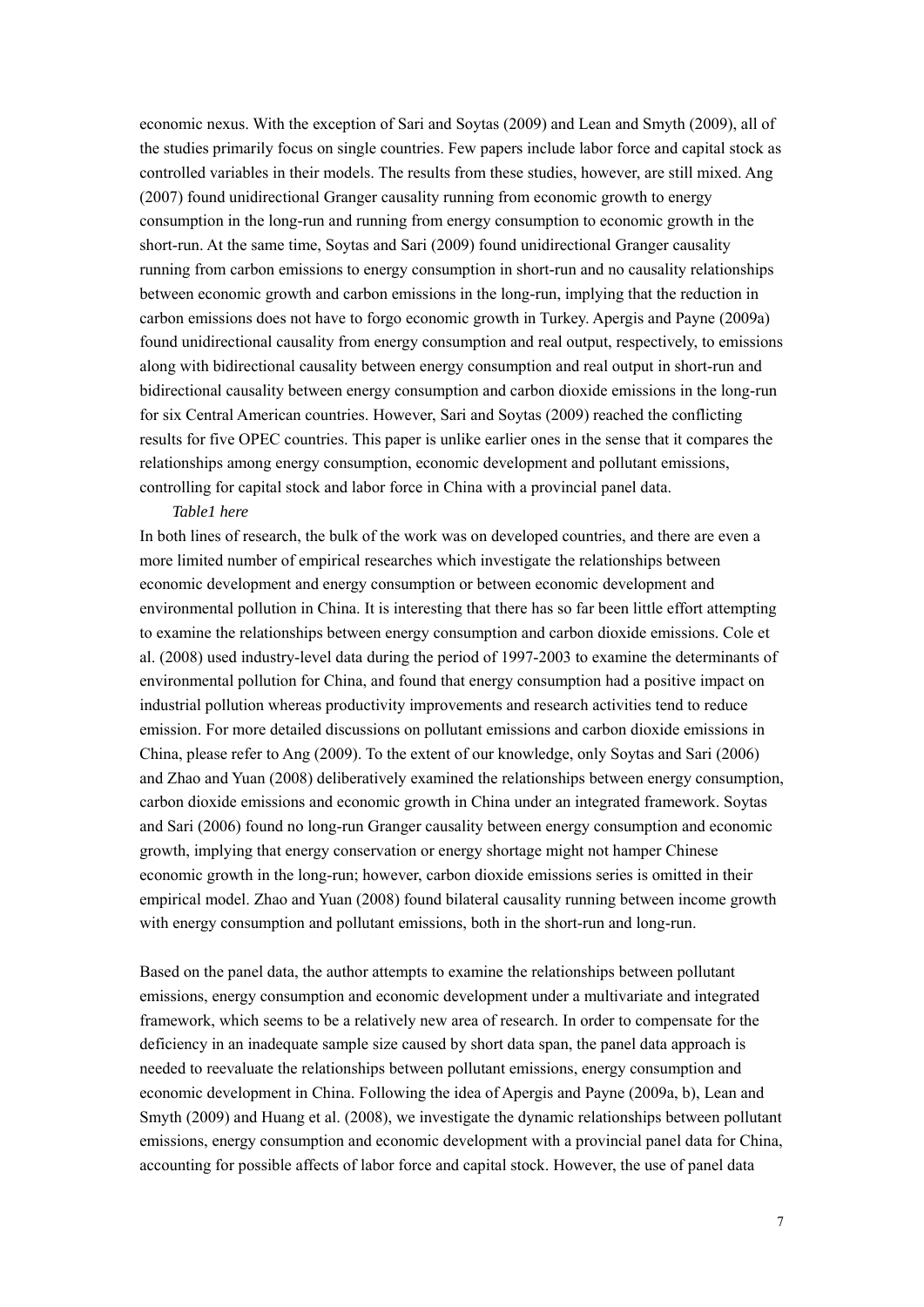also creates another problem the dynamic heterogeneity of the panel data. Yuan et al. (2008) point out that different countries are in utterly different developing stages and developing process might have significantly different impact on energy consumption and economic growth relation. Furthermore, Soytas and Sari (2007) also point out that different countries have different energy consumption and various sources of energy, which might have varying impacts on the economic growth and pollutant emissions. Therefore, we classify the panel data into two sub-panels based on economic development level and conventional regionalization of economy layout before further estimation, which is another contribution of this paper to resolve the "lump-together" problem in using panel data. Also, this empirical country study might be of great use to formulating policy recommendations in energy saving and pollutant emission reduction.

# 3. Data and methodology

#### 3.1 Data

-

Our study uses annual time series for 28 provinces of  $China<sup>12</sup>$  with the samples including Beijing. Tianjin, Hebei, Shanxi, Inner Mongolia, Liaoning, Jilin, Heilongjiang, Shanghai, Jiangsu, Zhejiang, Anhui, Fujian, Jiangxi, Shandong, Henan, Hubei, Hunan, Guangdong, Guangxi, Sichuan, Guizhou, Yunnan, Shaanxi, Gansu, Qinghai, Ningxia, Xinjiang. The real GDP (lrgdppc) per capita in terms of Chinese Yuan based on 2000 price index is used as a proxy for the economic development. The data are obtained from National Statistics Bureau of China. The kilograms of SCE per capital are used as a proxy for the energy consumption (lecpc). The data are sourced from National Statistics Bureau of China and China energy CD data book published by Lawrence Berkeley National Laboratory. This paper is unlike earlier ones in the sense of using carbon dioxide emissions as the proxy for the level of pollution. We use total volume of industrial waste gas emission per capita as a proxy for the level of pollution and environmental degradation (lpepc). Industrial waste gas emission refers to the discharge into atmosphere of waste air containing pollutants generated from fuel burning and production processes, which represents the level of pollutant emissions better than carbon dioxide emission does. The unit is expressed in 10 thousands cu.m. Labor force (ll) and capital stock (lk) are two controlled variables. The labor force is collected from China Compendium of Statistics (1949-2004) and China Center for Economic Research database. Data on capital stock is not available, because of the absence of officially published data. Fortunately some scholars (Zhang et al., 2007; Shan, 2008) specializing in the study of Chinese Capital Stock Estimation follow the capital stock of all provinces in China and provide open data. In this paper, capital stock data are sourced from the open data published in the Journal of Quantitative and Technical Economics<sup>13</sup>.

All variables are converted into natural logarithms, so that they can be interpreted in growth terms after taking first differences. The data span 26 years from 1982-2007 including 28 provinces. Among these 28 provinces, 11 provinces are classified as Eastern provinces, and 17 provinces are Central and Western provinces.

<sup>&</sup>lt;sup>12</sup> The provinces of Hainan, Chongqing, Tibet and Taiwan, as well as Hong Kong and Macao Special

Administrative Regions are not included in our study, because of the lack of the original source data. 13 The Journal of Quantitative and Technical Economics is a Chinese economics journal.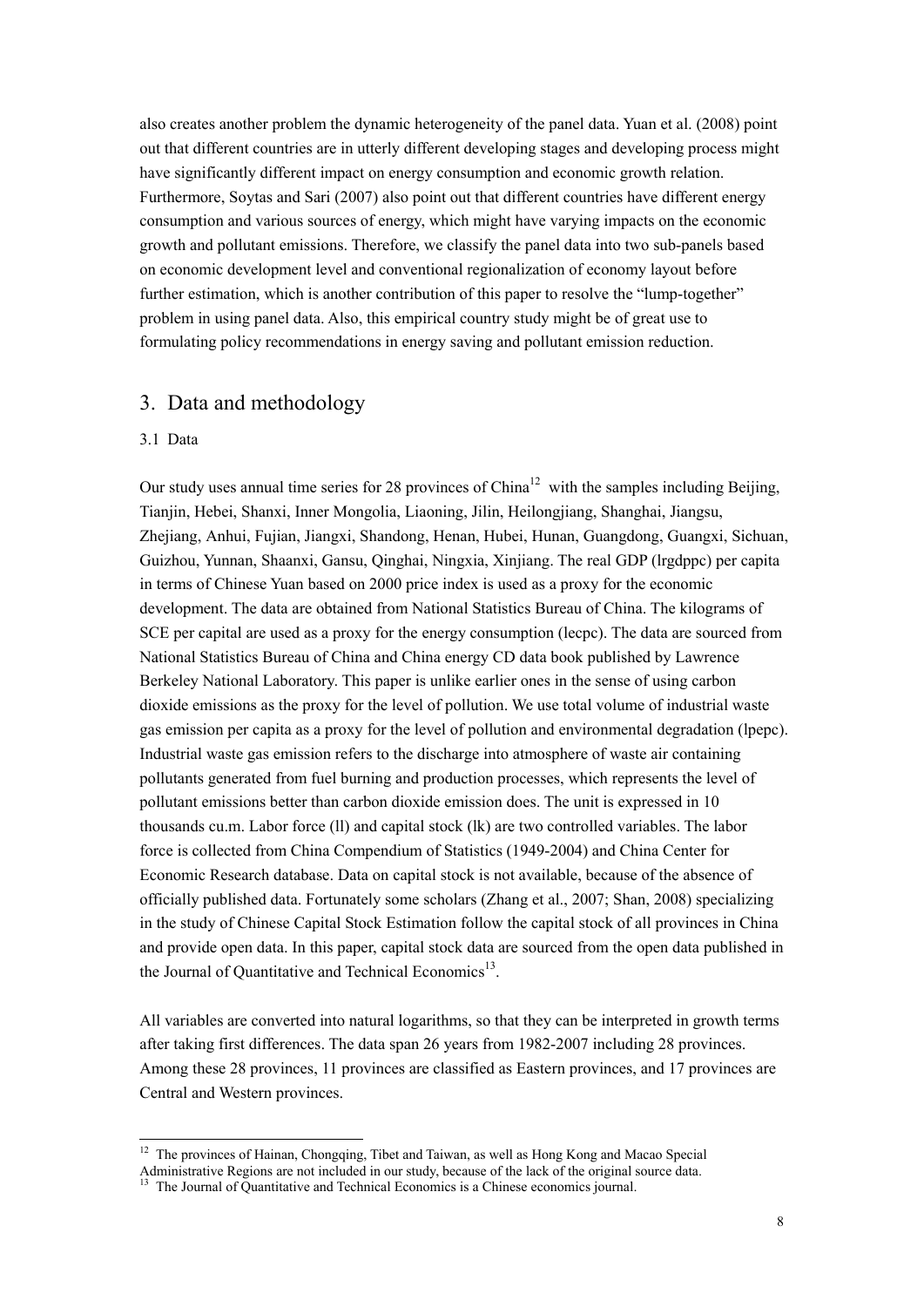#### 3.2 Econometric methodology

Our empirical estimation has two objectives. The first is to examine how the variables are related. The second is to investigate the dynamic causal relationships between the variables. In the time series data, the Granger causality test is usually employed to examine the causal relationships between variables. However, the dynamic panel estimation approach needs to be used to identify the causal relationships for the panel data variable. Following the framework of Huang et al. (2008) and Lee and Chang (2007), we construct a five-variable panel-VAR model for the estimation purpose. In a panel of N provinces covering T years, our five-variable vector auto-regressions taking into consideration the individual fixed effects have the following form:

$$
y_{i,t} = \sum_{j=1}^{p+1} \alpha_j y_{i,t-j} + \beta'(L)x_{i,t} + \eta_i + \phi_t + \varepsilon_{i,t}
$$
 (1)

where the subscripts are ith province and tth period.  $y_{i,t}$  is  $lrgdppc_{i,t}$ , or  $lepc_{i,t}$ , or  $lpepc_{i,t}$ for province i at time t;  $x_{i,t}$  are predetermined variables as  $ll_{i,t-i}$ ,  $lk_{i,t-i}$ ,  $lrgdppc_{i,t-i}$ , *iecpc*<sub>it-i</sub>, or *lpepc*<sub>it-i</sub>, where  $j = 1, \dots, p$ . *p* is an optimal lag period;  $\beta(L)$  is a polynomial lag operator;  $\eta_i$  is a province-specific fixed effect<sup>14</sup>, which capture all fixed inherent to each province, such as geographical, social and local policy province aspects;  $\phi_t$  is a time-specific effect, which captures productivity, regulatory or economic changes that are common to all provinces;  $\varepsilon_{i,t}$  is a random disturbance and assumed to be independently

distributed with zero mean, but arbitrary forms of heteroskedasticity across units and times are possible.

Applying traditional procedures to estimate equation (1) is unsuitable and will provide biased estimates due to the correlation between the lagged dependent variables and the province-specific effect, which is  $E(y_{i,t-1}, \eta_i) \neq 0$ . Holtz-Eakin et al. (1988) and Arellano and Bond (1991) propose an alternative approach, where first differences in the regression equation (1) are taken to remove the province-specific effects  $\eta_i$ , so we take the first difference in equation (1) as :

$$
\Delta y_{i,t} = \sum_{j=1}^{p} \alpha_j \Delta y_{i,t-j} + \beta^{*'}(L) \Delta x_{i,t} + \Delta \phi_t + \Delta \varepsilon_{i,t}
$$
 (2)

Where  $\Delta$  is the first-difference operator.

<u>.</u>

Substantial problems rise in the estimation of equation (2), because of the correlation between the

 $14$  we prefer to use a fixed effects specification over a random effects specification, because of system variables are regarded as exhibiting trending behavior.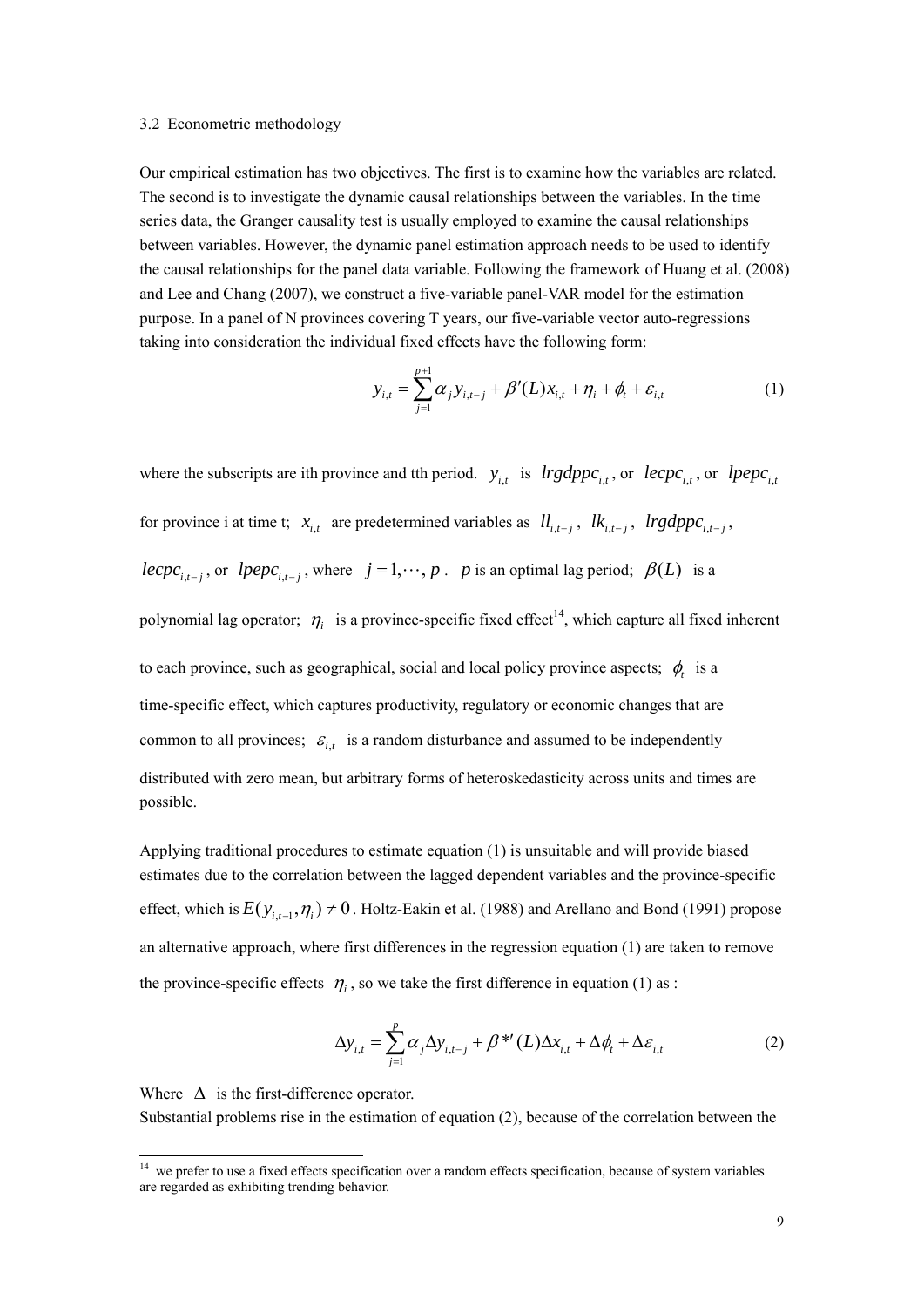lagged dependent variables and the error term, which is  $E(\Delta y_{i,t-i}, \Delta \varepsilon_{i,t}) \neq 0$ . Arellano and Bond (1991) employed lagged dependent variables ( $y_{i,t-s}$  for  $s \ge 2$ ) in level as instrument in the Generalized Method of Moment (GMM) to overcome the problem of  $E(\Delta y_{i,t-i}, \Delta \varepsilon_{i,t}) \neq 0$ . Then, the corresponding optimal instrument matrix  $Z_i$  with predetermined regressors  $x_i$  correlated with the individual effect is given by

,1 ,1 ,2 ,1 ,1 ,2 ,3 ,1 , 2 ,1 , 1 0 00 0 0 0 0 0 0 00 0 0 0 0 0 0 00 0 0 0 *iii ii i i i i iT i iT yxx yxx x <sup>Z</sup> y yx x* − − ⎛ ⎞ ⎜ ⎟ = ⎝ ⎠ LL L LL L M M MM M M M M M M M LL L (3)

Where rows correspond to the first-difference equation (2) for periods  $t = 3, 4, ..., T$  for individual  $i$ , which exploit the moment conditions

$$
E[Z'_i, \Delta \varepsilon_i] = 0 \quad \text{for} \quad i = 1, 2, \dots, N \tag{4}
$$

where  $\Delta \varepsilon_i = (\Delta \varepsilon_{i,3}, \Delta \varepsilon_{i,4}, \dots, \Delta \varepsilon_{i,T})'$ . In general, the asymptotically efficient GMM estimation based on this set of moment conditions minimizes the criterion.

$$
J_N = \left(\frac{1}{N} \sum_{i=1}^N \Delta \varepsilon_i' Z_i\right) W_N \left(\frac{1}{N} \sum_{i=1}^N Z_i' \Delta \varepsilon_i\right) \tag{5}
$$

Using the weight matrix  $W_y = [-\sum_{i=1}^{N} (Z_i^{\prime} \overline{\Delta} \varepsilon_i \overline{\Delta} \varepsilon_i^{\prime} Z_i)]^{-1}$ 1  $\left[\frac{1}{n}\sum_{i=1}^{N}(Z_{i}^{'}\overline{\Delta}_{\mathcal{E}_{i}}\overline{\Delta}_{\mathcal{E}_{i}}^{'}Z_{i})\right]$ *N*  $\mathcal{L}_N = \left[\frac{1}{N}\sum_i \sum_i X_i \mathcal{E}_i \mathcal{E}_i\right]$ *i*  $W_{N} = \left[\frac{1}{\sigma_{N}}\sum_{i}(Z_{i}^{\prime}A_{i}\mathcal{E}_{i}A_{i}\mathcal{E}_{i}Z_{i})\right]$ *N*  $\varepsilon \, \Delta \varepsilon$  Z )  $=[\frac{1}{N}\sum_{i=1}^{N}(\boldsymbol{Z}_{i}^{\ \prime}\boldsymbol{\overline{\Delta}}\boldsymbol{\varepsilon}_{i}\boldsymbol{\overline{\Delta}}\boldsymbol{\varepsilon}_{i}^{\ \prime}\boldsymbol{Z}_{i})]^{-1}$ 

Where the  $\overline{\Delta \varepsilon_i}$  are consistent estimates of the first-differenced residuals obtained from a preliminary consistent estimator. Hence, this is known as a two-step GMM estimator. Under the assumption of homoskedasticity  $\varepsilon_{i,t}$ , the particular structure of the first-differenced model implies that an asymptotically equivalent GMM estimator can be obtained in one-step, using instead the weight matrix

$$
W_{N} = \left[\frac{1}{N}\sum_{i=1}^{N}\left(Z_{i}^{'}HZ_{i}\right)\right]^{-1}
$$

-

Where H is a (T-2) square matrix with 2's on the main diagonal,  $-1$ 's on the first off-diagonals and zeros elsewhere. Notice that  $W_{1N}$  does not depend on any estimated parameters<sup>15</sup>. Although the one-step estimator is asymptotically inefficient relative to the two-step estimator,

 $15$  This part of the discussion on GMM methodology is mainly based on Bond (2002).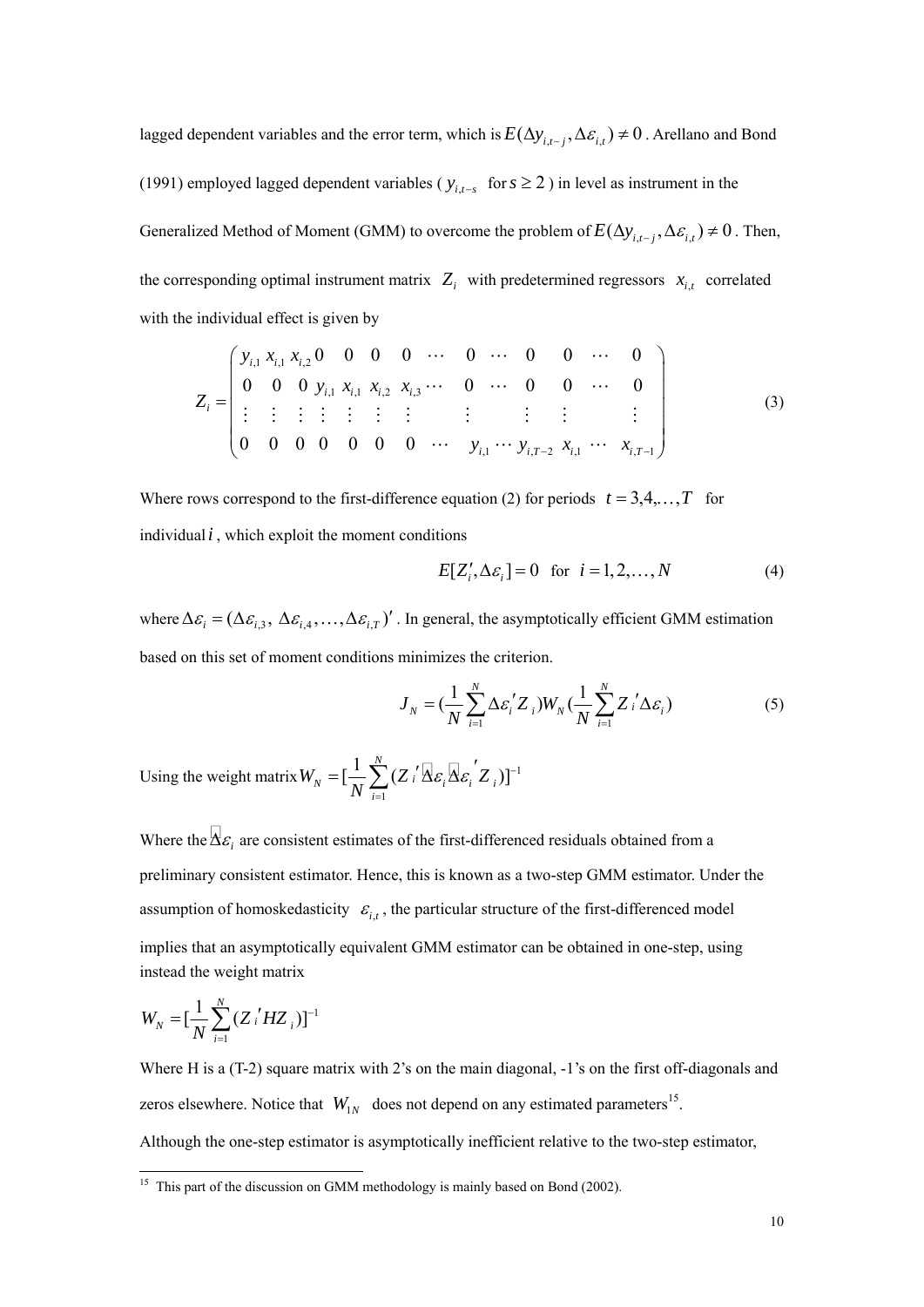simulations suggest that asymptotic inferences based on the one-step estimators are more reliable and have the correct empirical level, while asymptotic inferences based on the two-step estimators can be seriously misleading, and tend to reject the null hypothesis too frequently, and simulation studies also review that very modest effiency gains from using the two-step version, even in the presence of considerable heteroskedasticity (Arellano and Bond, 1991; Blundell and Bond, 1998; Blundell et al. , 2000). Hence, in our estimation, the robust one-step estimator is employed.

The GMM-difference estimator can successfully handle endogeneity, measurement errors and omitted variables problems for the dynamic panel model. However, the GMM-difference estimator is not suitable in all circumstance. Blundell and Bond (1998) pointed that the GMM estimator in the first difference model shows bias problems when variables are persistent, which is the case of pollutant emissions, economic development and energy consumption variables. Under this circumstance, the instruments used in the GMM-difference estimator have been proven to be weak and the first difference estimator is poorly behaved. Therefore the key difference between the GMM-difference and GMM-system lies in the treatment of instruments. Whereas the former

approach uses  $Z_i$  (lagged levels) in the difference equations, the latter estimator uses

 $Z_i^*$  (lagged differences) in the level equations,  $Z_i^*$  is defined as follows:

$$
Z_{i}^{*} = \begin{pmatrix} Z_{i} & 0 & 0 & \cdots & 0 \\ 0 & \Delta y_{i2} & 0 & \cdots & 0 \\ 0 & 0 & \Delta y_{i3} & \cdots & 0 \\ 0 & 0 & 0 & \cdots & \Delta y_{i,T-1} \end{pmatrix}
$$
(6)

Because of the good performance of the GMM-system estimator relative to the GMM-difference estimator in terms of weak instruments problem, it has become the estimator of choice in many applied panel data setting and it is beginning to be used in recent years in the areas such as economic growth (Caselli et al., 1996; Benhabib and Spiegel, 2000; Easterly et al., 1997; Forbes, 2000; and Levine et al., 2000), production functions and technological spillovers (Levinsohn and Petrin, 2003; and Griffith et al., 2006). However the GMM-system approach has not been widely used to investigate the relationships between pollutant emissions, energy consumption and economic development in the literature. To our knowledge, there are only two studies on that relationships. Lee and Chang (2007) estimate a panel-VAR using the GMM approach and find evidence of causality from GDP to energy consumption for 18 developing countries and bidirectional causality for 22 developed countries. Huang et al. (2008) employed the GMM-system techniques to estimate panel-VAR model for the relationships between energy consumption and GDP growth of 82 countries; based on income levels, the sample is devided into four groups and different results are reported depending on group considered. It is, therefore, necessary that the GMM-system should be used to investigate the dynamic relationships between pollutant emissions, energy consumption and economic development under a integrated framework. As such, this is one of our major contributions.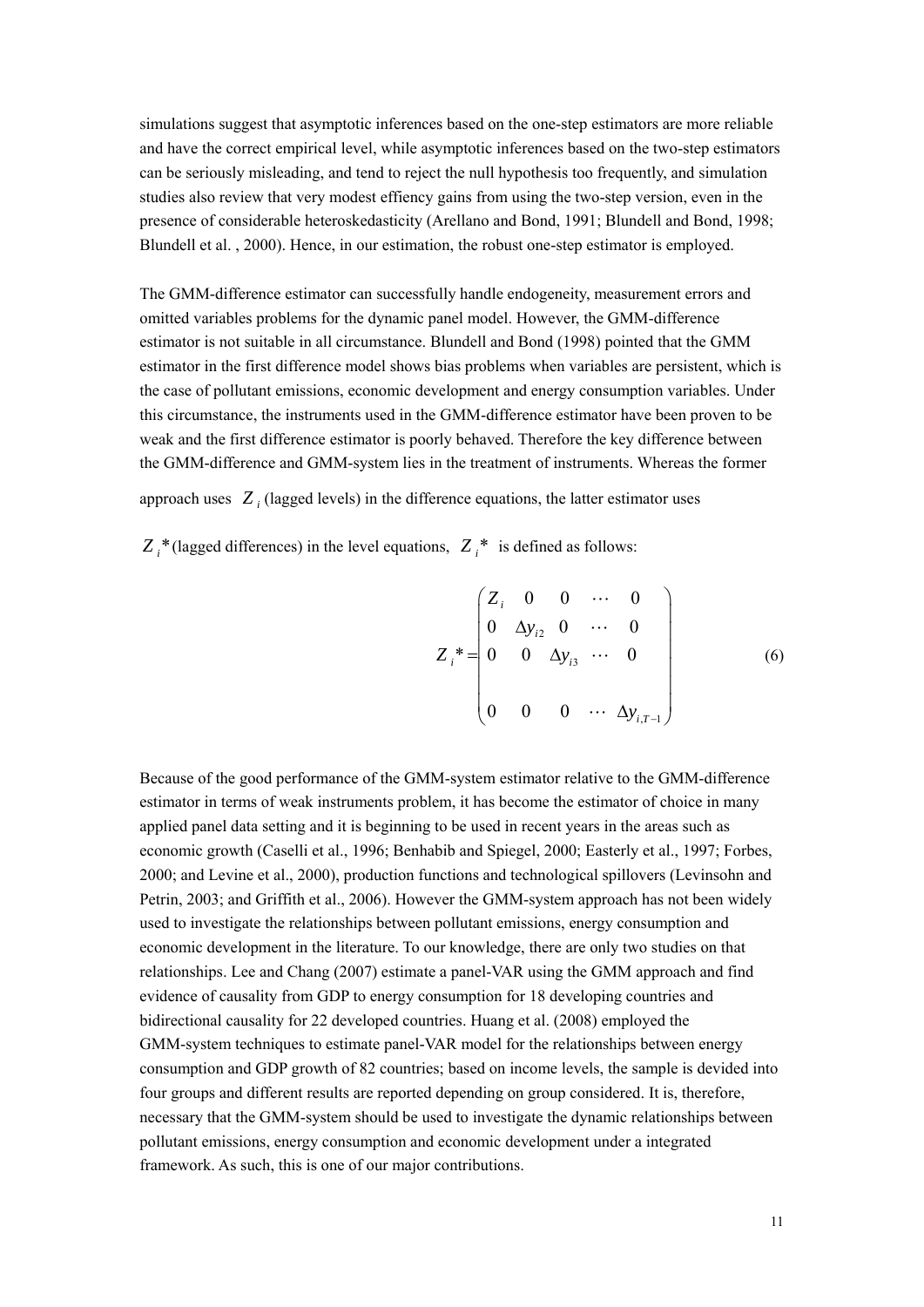In terms of model specification, the Sarg*an* test is subjected to check the validity of the instruments used, because of that for a given sample size of cross sections, using too many instruments might result in verifying bias. After the equation is estimated, a simple Wald test can be applied to examine the direction of the causal relationships between pollutant emissions, energy consumption and economic development.

## 4. Analysis and discussion of results

4.1 Results of the whole country

Before estimation, an optimal lag period  $\mathbb{P}$  should be determined first. There are two approaches to indentify the optimal lag period under the panel VAR model. One is the likelihood ratio test suggested by Holtz-Eakin et al. (1988). Lee and Chang (2007) used the likelihood ratio

test to select the optimal lag period for the estimation of panel VAR. The other one is  $m_i$ 

statistics suggested by Arellano and Bond (1991), where j is the order of autocorrelation. The  $m<sub>j</sub>$ 

statistics is based on the standardized average residuals autocovariance, which are asymptotically N (0, 1) distributed under the null hypothesis of no autocorrelation. Huang et al. (2008) and

Marrero (2009) employed the  $m<sub>j</sub>$  statistics to determine the appropriate optimal lag under the

panel VAR model. Huang et al. (2008) also point out that the advantage of using  $m_i$ , statistic test

for an optimal lag is that the panel VAR model will also be free of misspecification from serial correlation with the optimal lag. Table 2 shows the Sargan test results, m1 and m2 statistics, and the results of one-step GMM system estimation under the panel VAR model in China.

#### *Table 2 here*

As m1 and m2 statistics in Table 2 show, the selection of the two lag periods for the economic development equation, three lag periods for the energy consumption equation, and a delay of one period for pollutant emission equation are needed for the panel in order to satisfy the assumption of no serial correlation in the disturbances. In fact, significant negative first order serial correlation is found in the first differenced residuals, while there is no evidence of second order serial correlation. Furthermore, the Sargan test statistics indicate that we do not reject the validity of the instruments, that is, the instrument variables used in the one step GMM system estimation of our panel VAR model are appropriate.

In terms of Granger causality test, we observe from the Table 2 that there are only two significant results. One of the results indicates that we reject the null hypothesis that pollutant emission does not Granger cause economic development at the 5% significance level, and the reverse does not hold, since the causality is not bi-directional. The estimated results of economic development equation further reveal that the effect of pollutant emission on economic development is positive (the coefficient for two period lag is 0.0272, although the coefficient for one period lag is not significant statistically). In other words, continued pollutant emission increase, accompanied by a rise in economic development. This situation might be coincided with the facts that the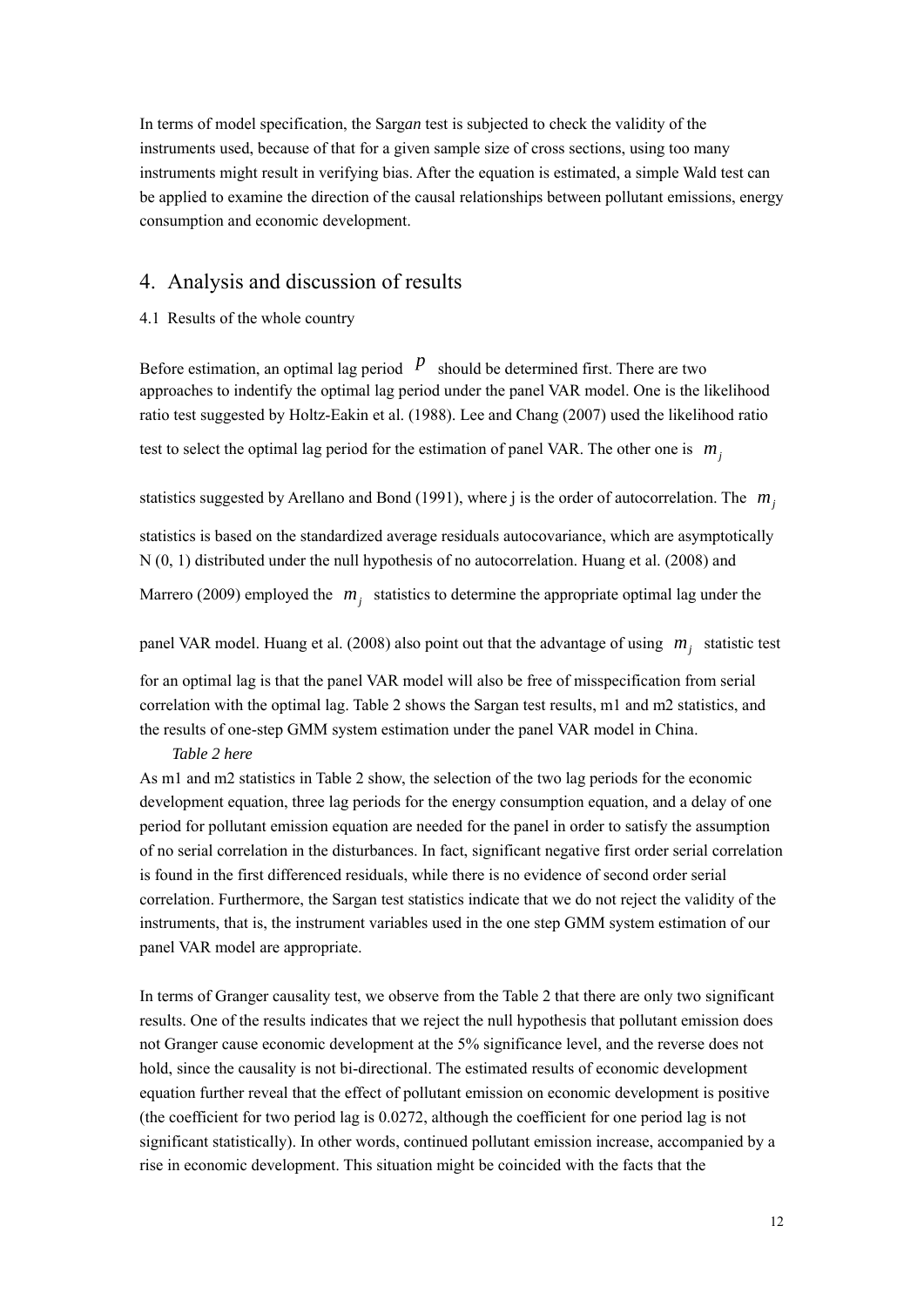tremendous achievements in China's economic development is at the expense of the environment and resources. Further, given the Environmental Kuznets Curve (EKC) hypothesis, it also manifestos that China is still on the left side of the peek of EKC.

Interestingly, another result reveals that there is evidence of a unidirectional causality running from industrial waste air emission to energy consumption. The industrial waste air emission mainly consists of  $CO<sub>2</sub>$ ,  $SO<sub>2</sub>$  and  $NO<sub>2</sub>$ , which produced in the course of energy consumption. There is no doubt expecting the causal relationships leading from energy consumption to pollutant emission. This might be arising due to the fact that pollution emissions increasing results from the huge energy consumption. However, more efficient use of energy and more investment in environmental pollution could result in a reduction in pollutant emission. The increasing costs of environmental pollution control in China indicate that China doesn't want to follow the developed countries "treatment after pollution" road. Therefore, the fact is that China is a developing country while making more efforts on environmental pollution control. In 2007, the investment for environmental pollution treatment in the whole country hit 110.66 billion Yuan, 4.3% over the previous year.

The test results also indicate that there are no causal relationships between economic development and energy consumption. On the one hand, the Walt test of energy consumption is not significant in economic development equation. On the other hand, the Walt test of economic development is not significant in energy consumption equation. In other words, an increase in energy consumption does not lead economic development and an increase in economic development does not bring an increase in energy consumption. This is not good news for energy policymakers. However, according to Granger causality test, if X Granger causes Y, it is simply implying that X contains useful information for predicting Y. Hence, we use the concept of causality in the predictive rather than in the deterministic sense in this paper. Therefore, we can conclude that past energy consumption does not help to predict economic development, and, analogously, past economic development does not help to predict energy consumption. Therefore the neutrality hypothesis is established.

#### 4.2 Results of different groups

Attempting to create a stable, prosperous and highly competitive (or more energetic) country, China has adopted many regional development strategies of promoting balanced development among different regions since 1997, such as the strategy of Western Development Drive, the strategy of Rejuvenation of Northeast Old Industrial Base, and the Strategy of Rising in Central Region. There are four important and well organized economic regions in China: Eastern Coastal region, Central region, Western region and Northeast region. Besides a strong economic relationships due to a close geographical position, these regions enjoy the same preferential tax policy in investment, as well as the policy of energy saving and emission reduction. In this paper, we broaden the scope of our study by dividing China into two cross-regional groups, which are the Eastern Coastal region and Central and Western region in order to gain better understanding of the relationships between pollutant emission, energy consumption and economic development for China different regions.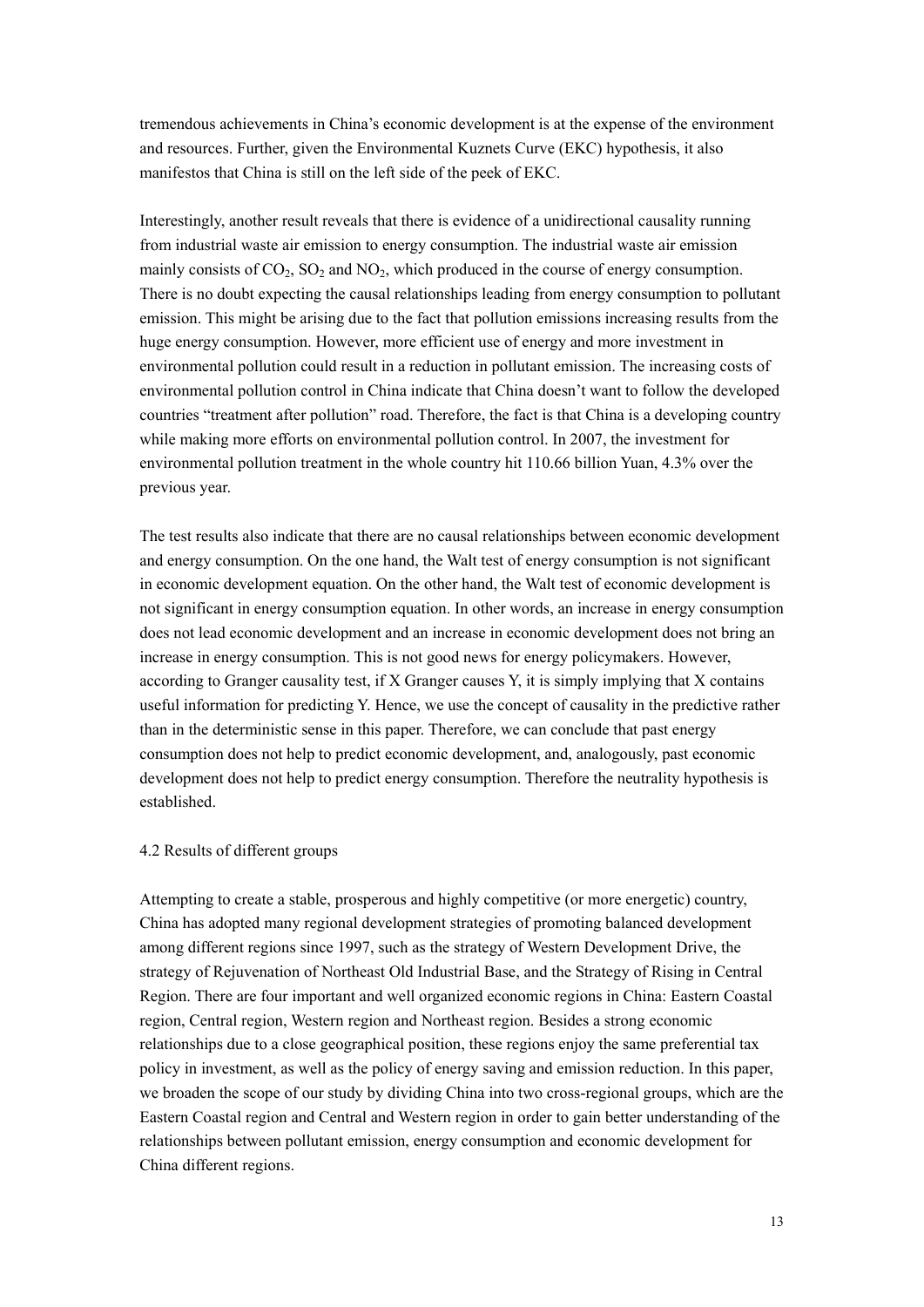Furthermore, the disadvantage of using panel data is another reason for this dividing. All 28 provinces, as a whole, are treated as a unit, neglecting the difference among provinces or regions $^{16}$ .

### *Table 3 here*

<u>.</u>

The estimated results for the two different groups are reported in Table 3. The m1 and m2 statistics of Table 3 indicate that there are no serial correlations in the disturbances. The selection of the three lag periods is needed for economic development equation in Eastern Coastal region and energy consumption equation in Central and Western region in order to satisfy the assumption. For the energy consumption equation in Central and Western region and economic development equation in Eastern Coastal region, the use of VAR(2) is sufficient. The pollutant emission equation for the two different groups require a lag of 1 and 2 periods in order to rid the serial correlation of panel VAR residuals. Further, in all models, the Sargan statistics indicate that we cannot reject the null hypothesis and the instrument variables are appropriate in our estimation.

For the Eastern Coastal region, the absence of Granger causality between energy consumption and economic development, or between energy consumption and pollutant emission, indicates that energy consumption does not lead to economic development and an increase in economic development also does not bring an increase in energy consumption, just the same causal relationships as China treating as a whole, and so does the same to energy consumption and pollutant emission. Given that a great deal of waste pollutant emission produced in energy use production, there will be doubt that why energy consumption is not Granger cause of pollutant emission. It might indicate that industrial waste gas emissions, which represent for the level of pollution and environmental degradation, might be a part of total or real pollutant emission in China, there might be another major portion of the pollutant emission, the data of which is hard to be obtained, such as the excessive biomass use for heating and cooking by the rural households. Jiang and Q' Neill (2004) pointed out that 63% of households still use biomass for heating and cooking, which accounts for more than 70% of total fuel use among the China rural population.

For the relationships between economic development and pollutant emission, the Granger causality shows that the pollutant emission does not Granger cause to economic development, but an increase in economic development might bring an increase in pollutant emission at the 10% significance level. Production goes with emissions. However, the changes in pollution aren't the reason for economic growth. Citations explain that the source of economic growth in developing countries is mainly based on neo-classical economics model, i.e., capital accumulation and labor inputs cause economic growth.

For the Central and Western region, we have causal relationships between energy consumption and pollutant emission and between energy consumption and economic development, similar to China as a whole. Take pollutant emission and energy consumption for example, an increase in

<sup>&</sup>lt;sup>16</sup> The national income level representing economic development is often used in the empirical literature to classify panel data into different groups (De Gregorio and Guidotti, 1995; Bwo-Nung Huang, 2008). If we classify China into two groups (Eastern Coastal region, as well as Central and Western region) based on income level, the results is consistent with traditional economic region. So, in this paper, we take two cross-provincial groups to have a deep investigate for the nexus of environment-energy-economic development.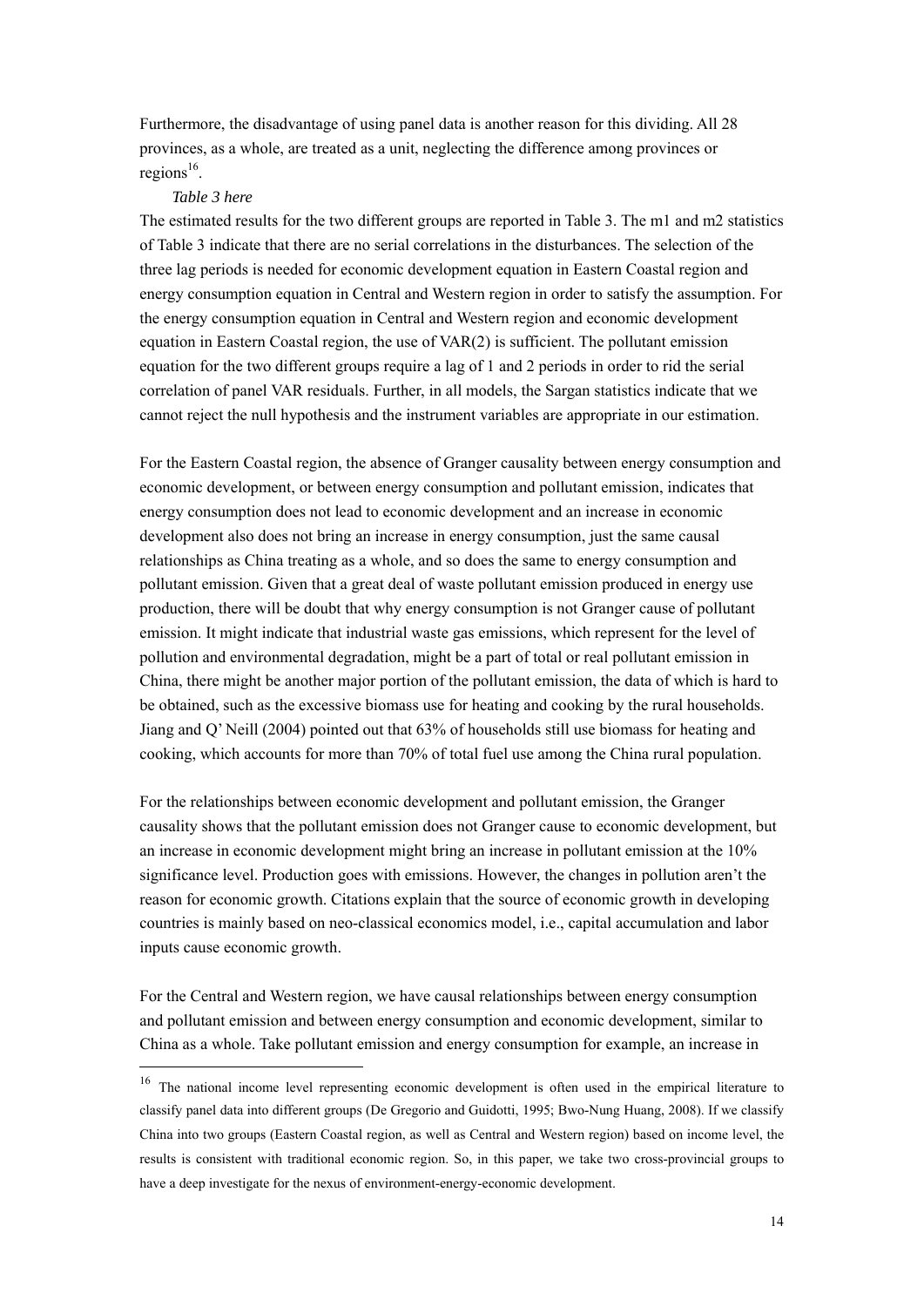energy consumption does not bring about pollutant emission, and vice versa. There is a unique causal relationship between energy consumption and economic development according to our empirical studies. That is the unidirectional causal relationships running from economic development to energy consumption, but not vice versa.

The findings of Granger causality relationships between pollutant emission, energy consumption and economic development from our empirical studies might have important implications for China's economy. In the light of our empirical results, the next section briefly discusses the policy implications.

# 5. Policy implications

In consideration of the high economy and energy consumption growth rate, as well as high industrial waste gas emission growth rate, the environment-energy-development nexus poses tremendous challenges to Chinese policy makers. Economic growth rate is expected to keep as high as  $7\% - 8\%$  in the next two decades (Zhao and Yuan, 2008) and China has set ambitious targets in reducing so called carbon intensity (the amount of carbon dioxide emitted per unit of economic output) by 40%-45% by 2020 compared with 2005 levels .

There is a simple cost-benefit relationship generalized from the Granger causal relationships between pollutant emission, energy consumption and economic development. Along with economic development, energy consumption will bring about the externality of environmental pollution. The question is whether energy consumption can result in greater benefits in economic development relative to the cost of environmental pollution (Huang, 2008).

Some critical policy implications emerge from our findings. However, the most important policy implication derived from our empirical study might be that we should take the degree of economic development into consideration when energy policy is formulated for each province. The one-size-for-all energy policy in China is not appropriate for it fails to implement correct policies for different provinces in different economic development levels.

There is a unidirectional Granger causality running from pollutant emission to economic development positively both in China as whole and in Central and Western region. It is not surprising that in China an increase in pollution level induces economic growth. From the basic cost-benefit point of view, as the economy increases, the energy consumption will increase, but the externality of environmental pollution from the over-use in energy is greater than the benefit it brings. From a practical point of view, energy inputs have been consumed in the production to promote heavy industry (the gross value of industrial output of heavy industry accounted for 70.47% of the whole country in 2007). As Ang (2008) points out that a persistent decline in environmental quality might exert a negative externality to the economy through affecting human health, and thereby decrease economic development. Our policy suggestions are that, effective measures need to be carried out to optimize its industrial structure and reduce the share of coal in total energy consumption. Since coal emits twice as much carbon dioxide as natural gas,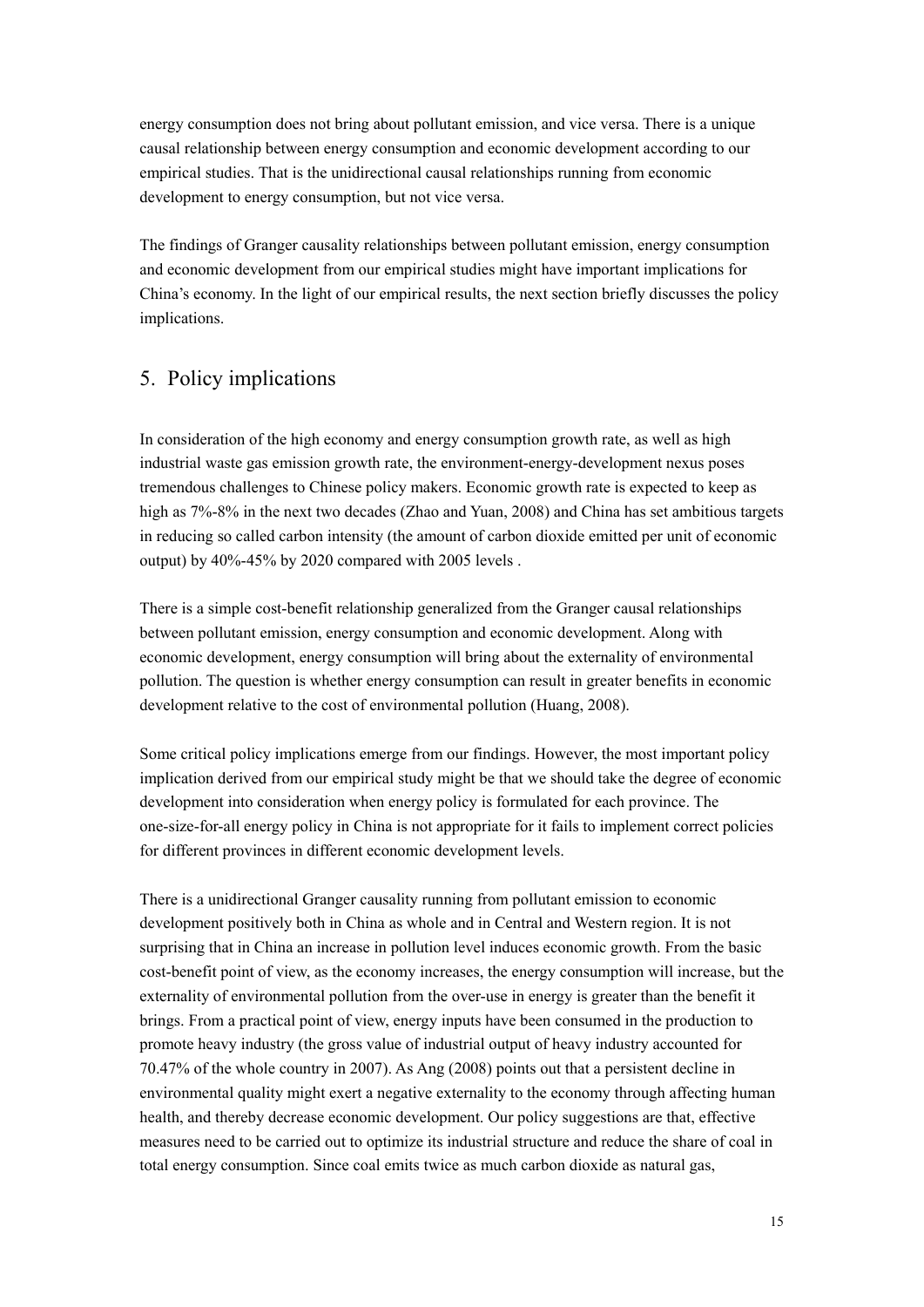sustainable coal technologies should be imposed on the heavy industry enterprise and coal power plants with carbon dioxide capture and storage facilities. On the other hand, feasible measure is to promote energy efficiency and increase energy investment.

For the Eastern Coastal region, our empirical results indicate that pollutant emission tends to increase following economic development. For this reason, it seems possible that an energy conservation policies could be achieved though the reduction of energy consumption without impact on economic development. For the provinces belonging to Central and Western region, our empirical study reveals that energy consumption leads to economic development. The implication is that energy conservation measures might be implemented but with some effect on economic growth in Central and Western region's provinces.

## 6. Conclusions and remarks

The study of causal relationships between pollutant emissions, energy consumption and economic development in China when capital stock and labor force variables are controlled for is certainly of considerable interest in terms of designing appropriate energy policies and development strategy. In this paper, we investigate the dynamic linkages between environments-energydevelopment for China during the period 1982-2007 using one-step GMM-system model under a five variables panel VAR framework. We use the panel data of 28 provinces and classify the data into two groups based on traditional economic planning without such a classification the difference among provinces and regions will be neglected. Regarding the data for all 28 provinces as a whole, we find that there are unidirectional positive relationships running from pollutant emission to economic development and unidirectional negative relationships between pollutant emission and energy consumption. After the data are classified into two groups, the Granger causal relationships in each group are fairly different. For the Eastern Coastal region, there is only a unidirectional positive causal relationship leading from economic development to pollutant emission. For the Central and Western region, the unidirectional Granger causal relationships between pollutant emission and energy consumption, as well as between pollutant emission and economic development are found. There is also a unique unidirectional causal relationship running from economic development to energy consumption, which does not appear in the Eastern Coastal region or China as whole. It is apparent that the classification of 28 provinces into two different groups is effective to better understand the causal relationships between environment-energydevelopment and more useful for energy policy makers.

The main contribution of this paper is that for the first time an attempt is made to investigate the relationship between pollutant emission, energy consumption and economic development for China during the period of 1982-2007 employing a multivariable panel VAR model along with one step GMM-system estimation. Although the finding from our empirical study might be unique to China due to its social and economic background and development approach, the methodology employed in this study can be readily extended to other developing countries for their energy policy making and strategy of economic development formulating. However, the empirical results are very helpful in making clear understanding of the current dynamic relationships between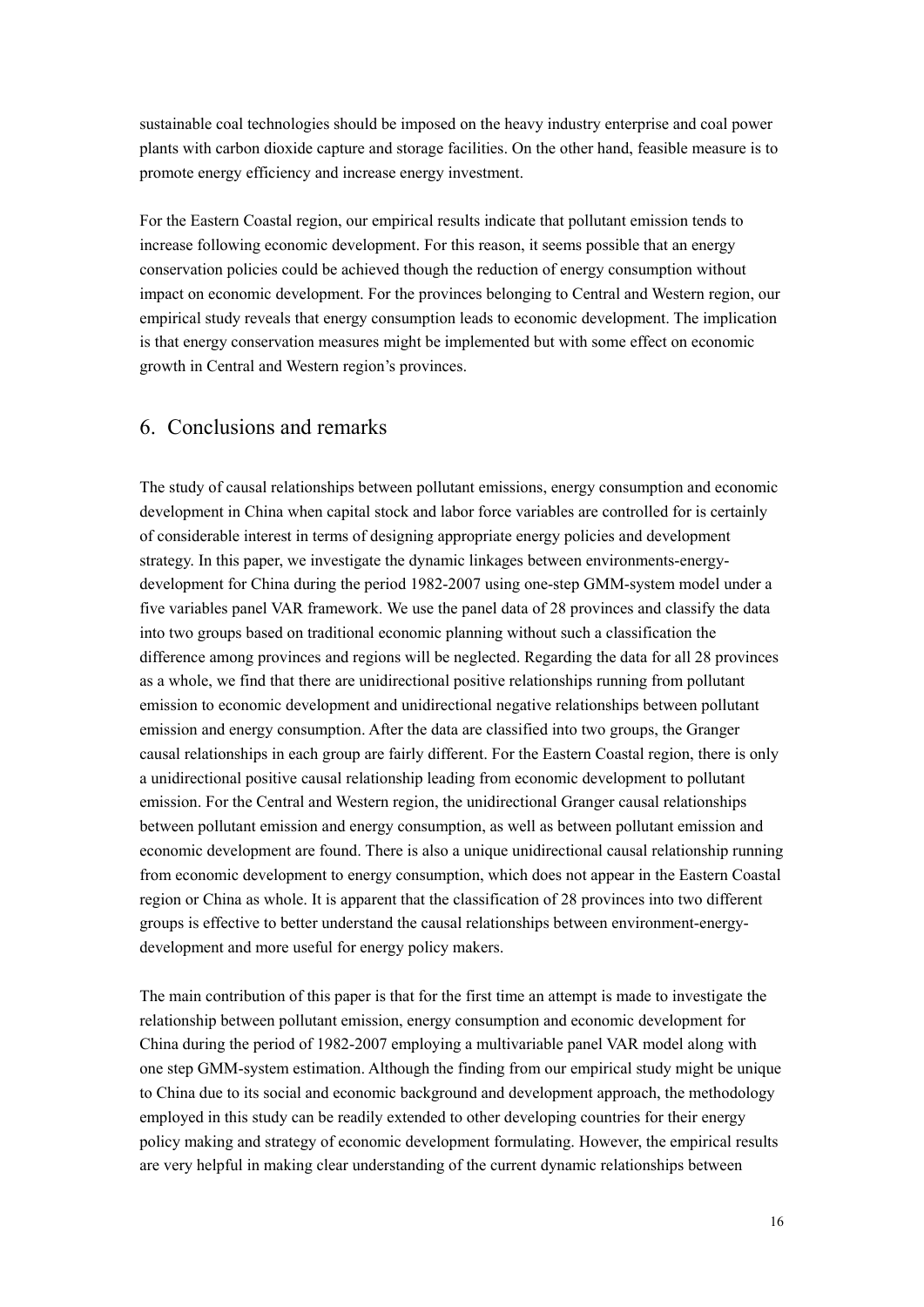pollutant emissions, energy consumption and economic development in China and also revealing the tasks and direction of further research.

In this paper, we use total volume of industrial waste gas emission per capita as a proxy for level of pollution and environmental degradation, which might be worthwhile for future work to take carbon dioxide emission from Chinese rural area by heating and cooking and straw-returned after harvest into account as well. Since China is facing an investment and technology problem, financing for energy investment and energy investment behavior analysis need to be further investigated. It is hoped that these lines of research will be useful for Chinese energy saving and pollutant emission reduction, thus making contribution on GHG (Greenhouse Gases) emission reduction.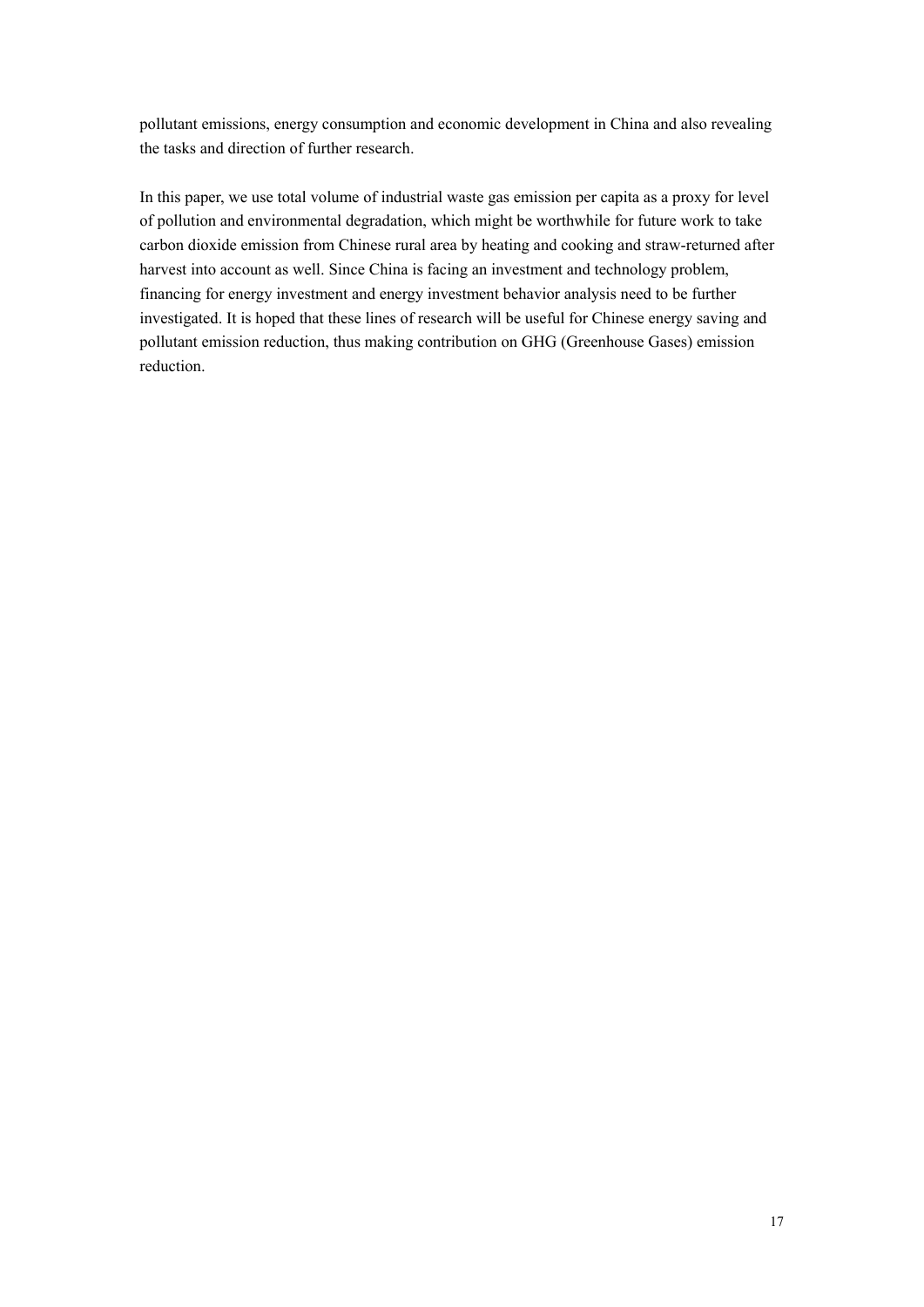## References

- Abosedra, S., Baghestani, H., 1989. New evidence on the causal relationship between United States energy consumption and Gross National Product. Journal of Energy and Development 14, 285-392.
- Akarca, A.T., Long, T.V., 1979. Energy and employment: a time series analysis of the causal relationship. Resources Energy 2, 151-162.
- Akarca, A.T., Long, T.V., 1980. On the relationship between energy and GNP: a reexamination. Journal of Energy and Development 5, 326-331.
- Altinay, G., Karagol, E., 2004. Structural break, unit root, and the causality between energy consumption and GDP in Turkey. Energy Economics 26, 985-994.
- Ang, J.B., 2007.  $CO_2$  emissions, energy consumption and output in France. Energy Policy 35, 4772-4778.
- Ang, J.B., 2008. Economic development, pollutant emissions and energy consumption in Malaysia. Journal of Policy Modeling 30, 271-278.
- Ang, J.B., 2009. CO<sub>2</sub> emissions, research and technology transfer in China. Ecological Economics 68, 2658-2665.
- Apergis, N., Payne, J.E., 2009a. Energy consumption and economic growth in Central America: evidence from a panel cointegration and error correction model. Energy Economics 31, 211-216.
- Apergis, N., Payne, J.E., 2009b. Energy consumption and economic growth: evidence from the Commonwealth of Independent States. Energy Economics 31, 641-647.
- Arellano, M., Bond, S., 1991. Some test of specification for panel data: Monte Carlo evidence and an application to employment equations. Review of Economic Studies 58, 277-297.
- Asafu-Adjaye, J., 2000. The relationship between energy consumption, energy prices and economic growth: time series evidence from Asian developing countries. Energy Economics 22, 615-625.
- Benhabib, J., Spiegel, M.M., 2000. The role of financial development in growth and investment. Journal of Economic Growth 5, 341-360.
- Bentzen, J., Engsted, T., 1993. Short- and long-run elasticities in energy demand : a cointegration approach. Energy Economics 15, 9-16.
- Blundell, R., Bond, S., 1998. Initial conditions and moment restrictions in dynamic panel data models. Journal of Econometrics 87, 115-143.
- Blundell, R., Bond, S., Windmeijer, F., 2000. Estimation in dynamic data models: improving on the performance of the standard GMM estimator. Working Paper. The Institute for Fiscal Studies.
- Caselli, F., Esquivel, G., Lefort, F., 1996. Reopening the convergence debate: a new look at cross-country growth empirics. Journal of Economic Growth 1, 363-389.
- Chebbi H.E., Boujelbene,  $2009$ .  $CO<sub>2</sub>$  emissions, energy consumption and economic growth in Tunisia. 2008 International Congress, August 26-29, 2008, Ghent, Belgium 44016, European Association of Agricultural Economists.
- Cheng, B.S., Lai, T.W., 1997. An investigation of co-integration and causality between energy consumption and economic activity in Taiwan. Energy Economics 19, 435-444.
- Cole, M.A., Robert E.J.R., Shanshan, W., 2008. Industrial activity and the environment in China: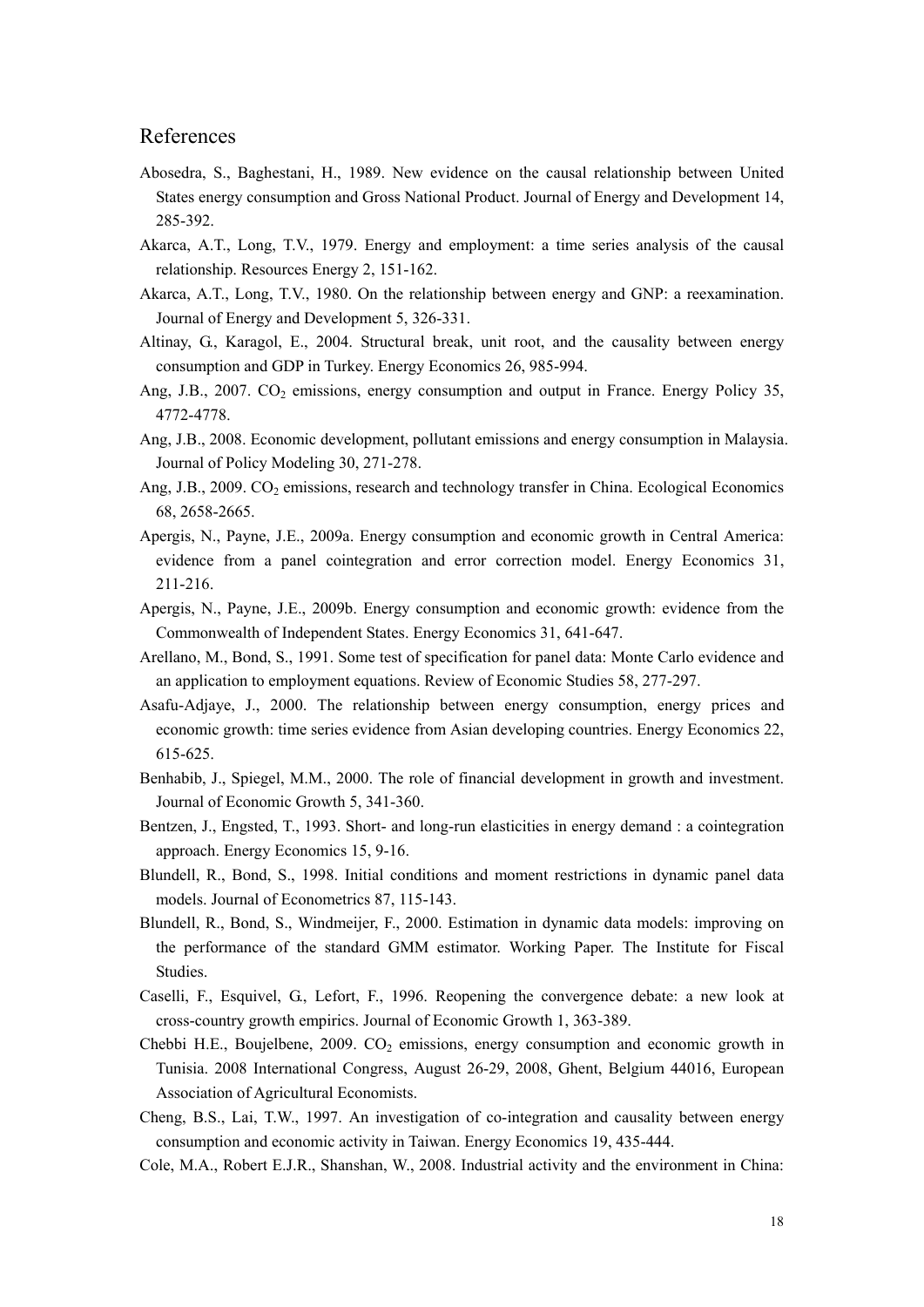an industry-level analysis. China Economic Review 19, 393-408.

- Cropper, M., Griffith, C., 1994. The interaction of population growth and environmental quality. American Economic Review 84, 250-254.
- Department of Comprehensive Statistics of National Bureau of Statistics, 2005. China Compendium of Statistics (1949-2004). China Statistics Press, Beijing.
- Dinda, S., 2004. Environmental Kuznets curve hypothesis: a survey. Ecological Economics 49. 431-455.
- Dinda, S., Coondoo D., 2006. Income and emission: a panel data based cointegration analysis. Ecological Economics 57, 167-181.
- Easterly, W., Loayza, N., Montiel, P., 1997. Has Latin America's post-reform growth been disappointing?. Journal of International Economics 43, 287-311.
- Erol, U., Yu, E.S.H., 1987a. On the causal relationship between energy and income for industrialized countries. Journal of Energy and Development 13, 113-122.
- Erol, U., Yu, E.S.H., 1987b. Time Series analysis of the causal relationship between U.S. energy and employment. Resources and Energy 9, 75-89.
- Erol, U., Yu, E.S.H., 1989. Spectral analysis of the relationship between energy and income for industrialized countries. Resources and Energy 11, 395-412.
- Forbes, K., 2000. A reassessment of the relationship between inequality and growth. American Economic Review 90, 869-887.
- Griffith, R., Harrison, R., Reenen, J.V., 2006. How special is the special relationship? Using the impact of U.S. R&D spillovers on U.K. firms as a test of technology sourcing. The American Economic Review 96, 1859-1875.
- Grossman, G.M., Krueger, A.B., 1995. Economic growth and the environment. Quarterly Journal of Economics 110, 353-377.
- Haliciaglu, F., 2009. An econometric study of  $CO<sub>2</sub>$  emissions, energy consumption, income and foreign trade in Turkey. Energy Policy 37, 699-702.
- Hettige, H. Lucas, R.E.B., Wheeler, D., 1992. The toxic intensity of industrial production: global patterns, trends and trade policy. American Economic Review Papers and Proceedings 82, 478-481.
- Holtz-Eakin, D., Newey, W., Rosen, H.S., 1988. Estimating vector autoregressions with panel data. Econometrica 56, 1371 - 1395.
- Hsiao, C., 1981. Autoregressive modeling and money income causality detection. Journal of Monetary Economics 7, 85-106.
- Huang, B.N. Hwang, M.J., Yang, C.W., 2008. Causal relationship between energy consumption and GDP growth revisited: a dynamic panel data approach. Ecological Economics 67, 41-54.
- Hwang, D.B.K., Gum, B., 1991. The causal relationship between energy and GNP: the case of Taiwan. Journal of Energy and Development 16, 219-226.
- Intergovernmental Panel on Climate Change (IPCC), 2007. Climate change 2007: Synthesis report. Contribution of Working Groups I, II and III to the Fourth Assessment Report of the Intergovernmental Panel on Climate Change. [Core Writing Team, Pachauri, R. K. and Reisinger, A. (eds.)]. IPCC, Geneva, Switzerland.
- Jiang, L.W., O'Neill, B., 2004. The energy transition in rural China. International Journal of Global Energy Issues 21, 2-26.
- Kraft, J., Kraft, A., 1978. On the relationship between energy and GNP. Journal of Energy and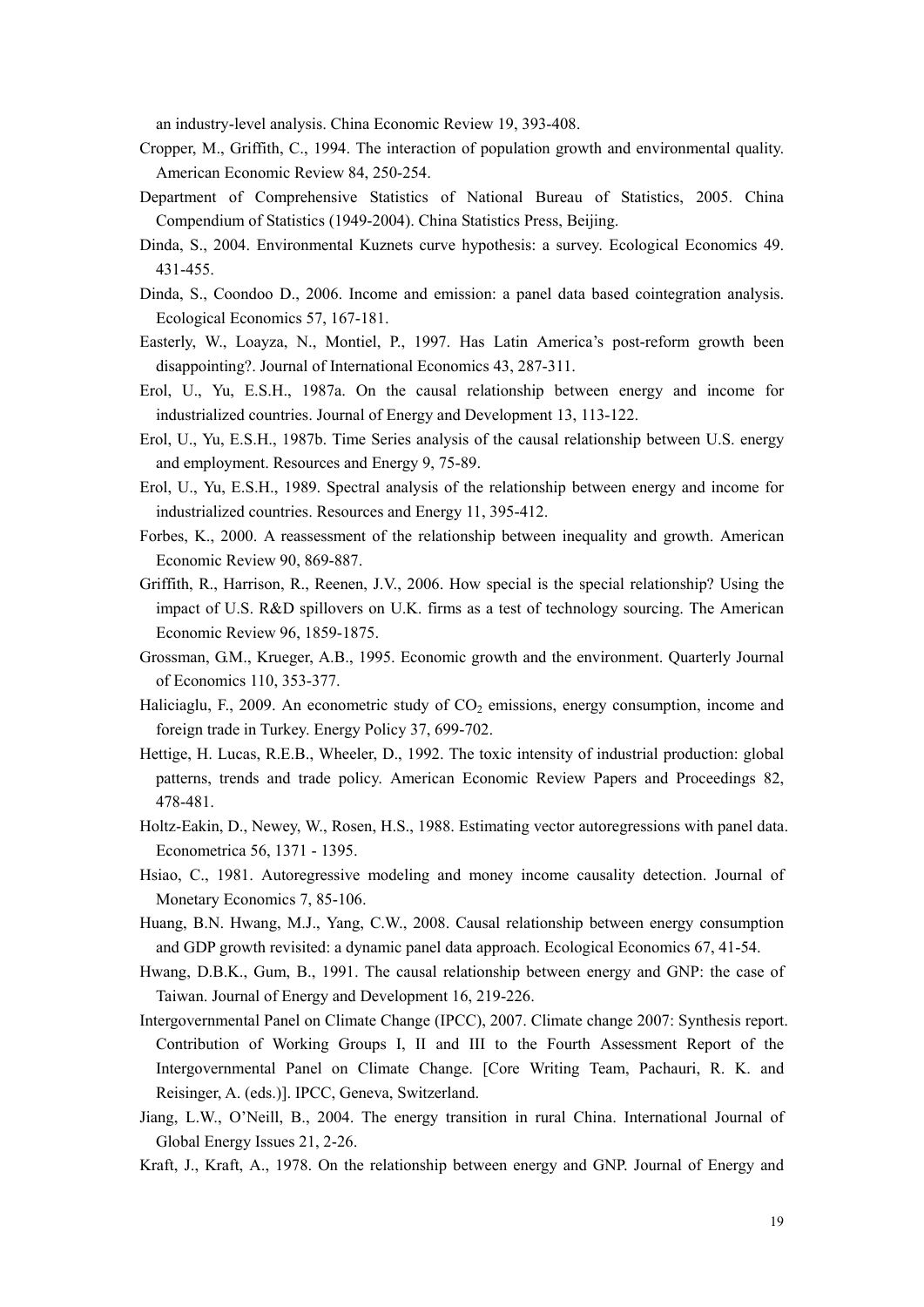Development 3, 401-403.

- Lawrence Berkeley National Laboratory, 2008. China energy CD databook. University of California, Berkeley.
- Lean, H.H., Smyth, R., 2009. CO<sub>2</sub> emissions, electricity consumption and output in ASEAN. Discussion paper. Monash University.
- Lee, C.C., 2005. Energy consumption and GDP in developing countries: a cointegrated panel analysis. Energy Economics 27, 415-427.
- Lee, C.C., 2006. The causality relationship between energy consumption and GDP in G-11 countries revisited. Energy Policy 34, 1086-1093.
- Lee, C.C., Chang, C.P., 2007. Energy Consumption and GDP revisited: a panel analysis of developed and developing countries. Energy Economics 29, 1206-1223.
- Lee, C.C., Chang C.P., 2008. New evidence on the convergence of per capita carbon dioxide emissions from panel seemingly unrelated regressions augmented Dickey-Fuller tests. Energy 33, 1468-1475.
- Levine, R., Loayza, N., Beck, T., 2000. Financial intermediation and growth: causality and causes. Journal of Monetary Economics 46, 31-77. Levine, Ross
- Levinsohn, J., Petrin, A., 2003. Estimating production functions using inputs to control for unobservables. Review of Economic Studies 70, 317-341.
- Marrero, G.A., 2009. Greenhouse gases emissions, growth and the energy mix in Europe; a dynamic panel data approach. Working Paper. Universidad de La Laguna, Fundación de Estudios de Economía Aplicada (FEDEA) and Instituto Complutense de Analisis Economico (ICAE).
- Martinez-Zarzoso, I., Bengochea-Morancho, A., 2004. Pooled mean group estimation of an environmental Kuznets curve for CO<sub>2</sub>. Economics Letter 82, 121-126.
- Masih, A.M.M., Masih, R., 1996. Energy consumption, real income and temporal causality: results from a multi-country study based on cointegration and error-correction modeling techniques. Energy Economics 18, 165-183.
- Narayan, P.K., Smyth, R., 2008. Energy consumption and real GDP in G7 countries: new evidence from panel cointegration with structural breaks. Energy Economics 30, 2331-2341.
- National Bureau of Statistics, 2004-2008. China statistical yearbook 2004-2008. China Statistics Press, Beijing.
- Panayotou, T., 1993. Empirical tests and policy analysis of environmental degradation at different stages of economic development. Working Paper. International Labor Office, Geneva.
- Paul, S., Bhattacharya, R.N., 2004. Causality between energy consumption and economic growth in India: a note on conflicting results. Energy Economics 26, 977-983.
- Payne, J., 2008. Survey of the international evidence on the causal relationship between energy consumption and growth. Working Paper. Illinois State University.
- Sari, R., Soytas, U., 2009. Are global warming and economic growth combatable? Evidence from five OPEC countries. Applied Energy 86, 1887-1893.
- Selden T.M., Song D., 1994. Environmental quality and development: is there a Kuznets curve for air pollution emissions?. Journal of Environmental Economics and Management 27, 147-162.
- Shafik, N., Bandyopadhyay, S., 1992. Economic growth and environmental quality: time series and cross-country evidence. Working Paper. World Bank.
- Shan, H. J., 2008. Reestimating the capital stock of China: 1952-2006. the Journal of Quantitative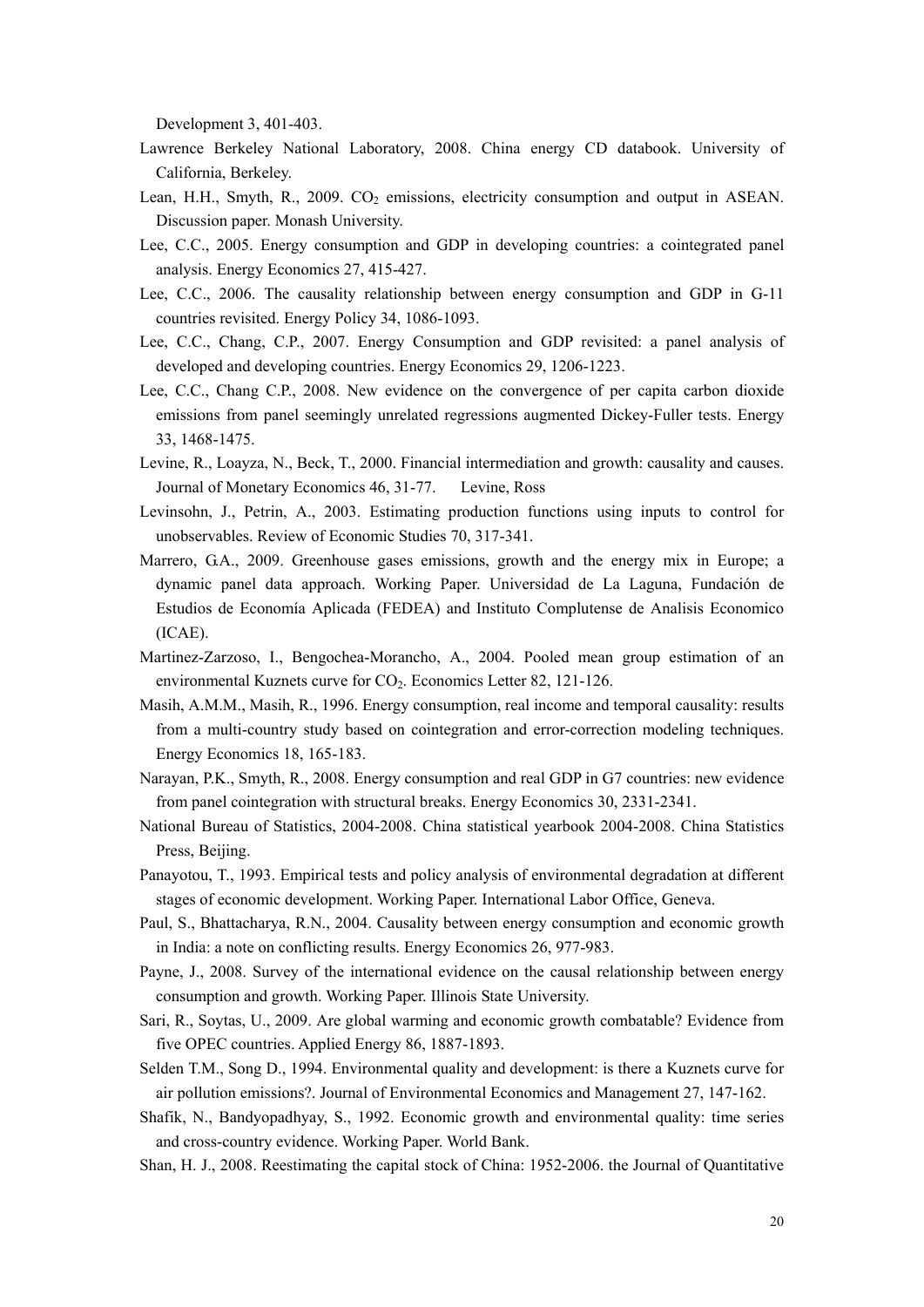and Technical Economics 25,17-31. (Chinese Journal)

- Soytas, U., Sari, R., 2003. Energy consumption and GDP: causality relationship in G-7 countries and emerging markets. Energy Economics 25, 33-37.
- Soytas, U., Sari, R., 2006. Can China contribute more to the fight against global warming?. Journal of Policy Modeling 28, 837-846.
- Soytas, U., Sari, R., 2007. The relationship between energy and production: evidence from Turkish manufacturing industry. Energy Economics 29, 1151-1165.
- Soytas, U., Sari, R., Ewing, B.T., 2007. Energy consumption, income, and carbon emissions in the United States. Ecological Economics 62, 482-489.
- Soytas, U., Sari, R., 2009. Energy consumption, economic growth, and carbon emissions: challenges faced by an EU candidate member. Ecological Economics 68, 1667-1675.
- Stern, D.I., 2004. A multicointegration model of global climate change. Working Paper. Department of Economics, Rensselaer Polytechnic Institute.
- Wietze, L., Van Montfort, K., 2007. Energy consumption and GDP in Turkey: Is there a co-integration relationship?. Energy Economics 29, 1166 -1178.
- Yang, H.Y., 2000. A note on the causal relationship between energy and GDP in Taiwan. Energy Economics 22, 309-317.
- Yuan, J.H., Kang, J.G., Zhao, C.H., Hu, Z.G., 2008. Energy Consumption and Economic Growth: Evidence from China at Both Aggregated and Disaggregated Levels. Energy Economics 30, 3077-3094.
- Yu, E.S.H., Choi, J.Y., 1985. The causal relationship between energy and GNP: an international comparison. Journal of Energy Development 10, 249-272.
- Yu, E.S.H., Chow, P.C.Y., Choi, J.Y., 1988. The relationship between energy and employment: a reexamination. Energy Systems Policy 11, 287-295.
- Yu, E.S.H., Hwang, B.K., 1984. The relationship between energy and GNP: further results. Energy Economics 6, 186-190.
- Yu, E.S.H., Jin, J.C., 1992. Cointegration Tests of energy consumption, income and employment. Resources and Energy 14, 259-266.
- Zhang, J., Wu, G.Y., Zhang, J.P., 2007. Estimating China's Provincial Capital Stock. Working Paper. China Center for Economic Studies, Fudan University. (Chinese )
- Zhao, X.J., Wu, Y.R., 2007. Determinants of China's energy imports: An empirical analysis. Energy Policy 35, 4235-4246.
- Zhao, Z., Yuan, J.H., 2008. Income growth, energy consumption and carbon emissions in China. 2008 International Conference on Risk Management & Engineering Management, 373-377.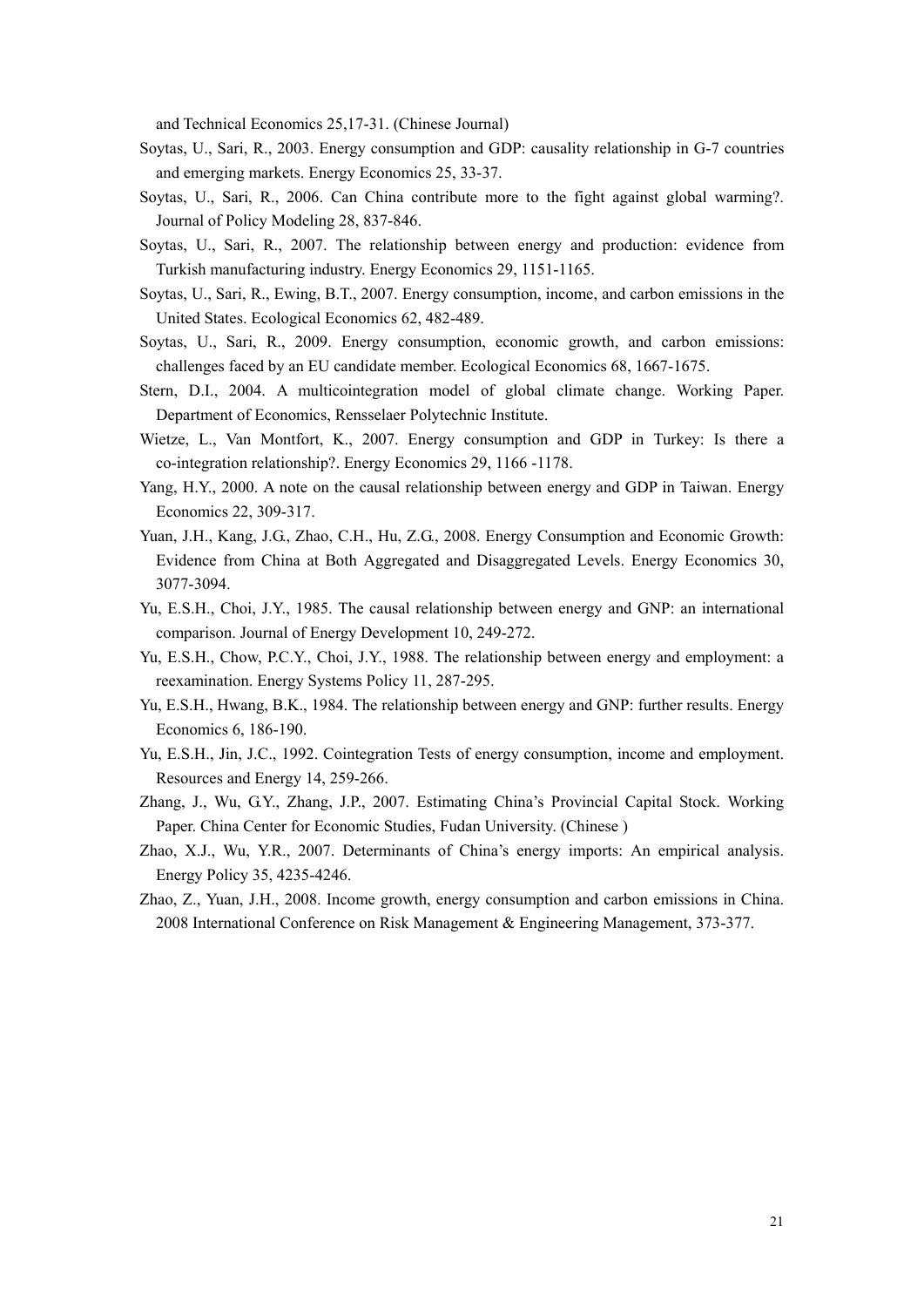| Soytas and Sari             | Granger causality                                                                         | 1971-2002 | China                                                      |                                                                                                                                                                                    |  |  |
|-----------------------------|-------------------------------------------------------------------------------------------|-----------|------------------------------------------------------------|------------------------------------------------------------------------------------------------------------------------------------------------------------------------------------|--|--|
| (2006)                      | test and<br>Generalized                                                                   |           |                                                            | income growth $\leftrightarrow$ energy consumption                                                                                                                                 |  |  |
| Ang<br>(2007)               | impulse response<br>Cointegration and<br>Granger causality                                | 1960-200  | France                                                     | in short-run:<br>energy consumption $\rightarrow$ output growth                                                                                                                    |  |  |
|                             | test                                                                                      |           |                                                            | in long-run:<br>economic growth $\rightarrow$ energy consumption<br>economic growth $\rightarrow$ CO <sub>2</sub> emission                                                         |  |  |
| Soytas et al.<br>(2007)     | Granger causality<br>test. Generalized<br>impulse response<br>and Generalized<br>Variance | 1960-2004 | <b>USA</b>                                                 | energy consumption $\rightarrow$ CO <sub>2</sub><br>economic growth $\rightarrow$ CO <sub>2</sub>                                                                                  |  |  |
| Ang                         | decomposition<br>Cointegration and                                                        | 1971-1999 | Malaysia                                                   | in short-run and long-run                                                                                                                                                          |  |  |
| (2008)                      | causality test                                                                            |           |                                                            | economic growth $\rightarrow$ energy consumption                                                                                                                                   |  |  |
| Zhao and Yuan<br>(2008)     | Cointegration and<br>Granger causality                                                    | 1953-2004 | China                                                      | in short-run and long-run                                                                                                                                                          |  |  |
|                             | test                                                                                      |           |                                                            | income growth $\leftrightarrow$ energy consumption                                                                                                                                 |  |  |
| Haliciaglu<br>(2009)        | Cointegration and<br>Granger causality<br>test                                            | 1960-2005 | Turkey                                                     | income growth $\leftrightarrow$ pollutant emission<br>in short-run:                                                                                                                |  |  |
|                             |                                                                                           |           |                                                            | $CO2$ emission $\leftrightarrow$ energy consumption                                                                                                                                |  |  |
|                             |                                                                                           |           |                                                            | $CO2$ emission $\leftrightarrow$ energy consumption<br>in long-run:<br>energy consumption, income $\rightarrow$ CO <sub>2</sub><br>$CO2$ , energy consumption $\rightarrow$ income |  |  |
| Soytas and Sari<br>(2009)   | Cointegration and<br>Granger causality<br>test                                            | 1960-2000 | Turkey                                                     | in short-run:                                                                                                                                                                      |  |  |
|                             |                                                                                           |           |                                                            | energy consumption ↔ economic growth                                                                                                                                               |  |  |
|                             |                                                                                           |           |                                                            | economic growth $\leftrightarrow$ CO <sub>2</sub>                                                                                                                                  |  |  |
|                             |                                                                                           |           |                                                            | in long-run:<br>$CO2 \rightarrow$ energy consumption                                                                                                                               |  |  |
| Sari and Soytas<br>(2009)   | Cointegration<br>and autoregressive<br>distributed lag                                    | 1971-2002 | five OPEC<br>countries                                     | energy consumption $\rightarrow$ economic growth<br>$CO2 \rightarrow$ economic growth                                                                                              |  |  |
| Chebbi&Bonjelbene<br>(2009) | approach<br>Cointegration and<br>Generalized<br>impulse response                          | 1971-2004 | Tunisia                                                    | in short-run<br>economic growth $\rightarrow$ energy consumption<br>in long-run                                                                                                    |  |  |
| Lean and Smyth              | Panel Granger                                                                             | 1980-2006 | Indonesia                                                  | $CO2$ emission $\leftrightarrow$ energy consumption<br>in short-run:                                                                                                               |  |  |
| (2009)                      | causality test                                                                            |           | Malaysia<br>Philippines<br>Singapore<br>Thailand           | $CO2$ emission $\rightarrow$ electricity consumption<br>in long-run<br>electricity consumption $\rightarrow$ output growth<br>$CO2$ emission $\rightarrow$ output growth           |  |  |
| Apergis and Payne           | FMOLS,                                                                                    | 1971-2004 | Costa Rica                                                 | in short-run:                                                                                                                                                                      |  |  |
| (2009)                      | Cointegration and<br>Granger causality<br>test                                            |           | ELSalvador<br>Guatemala<br>Honduras<br>Nicaragua<br>Panama | energy consumption $\rightarrow$ CO <sub>2</sub> emission<br>real GDP $\rightarrow$ CO <sub>2</sub> emission                                                                       |  |  |
|                             |                                                                                           |           |                                                            | energy consumption $\leftrightarrow$ real output                                                                                                                                   |  |  |
|                             |                                                                                           |           |                                                            | in long-run:                                                                                                                                                                       |  |  |

Table 1 Comparative survey of the empirical results for energy-environment-economic nexus under the same framework

energy consumption  $\leftrightarrow$  CO<sub>2</sub> emission<br>Note: → denotes leads, ↔ denotes bidirectional causality or feedback, → represent "does not Granger cause.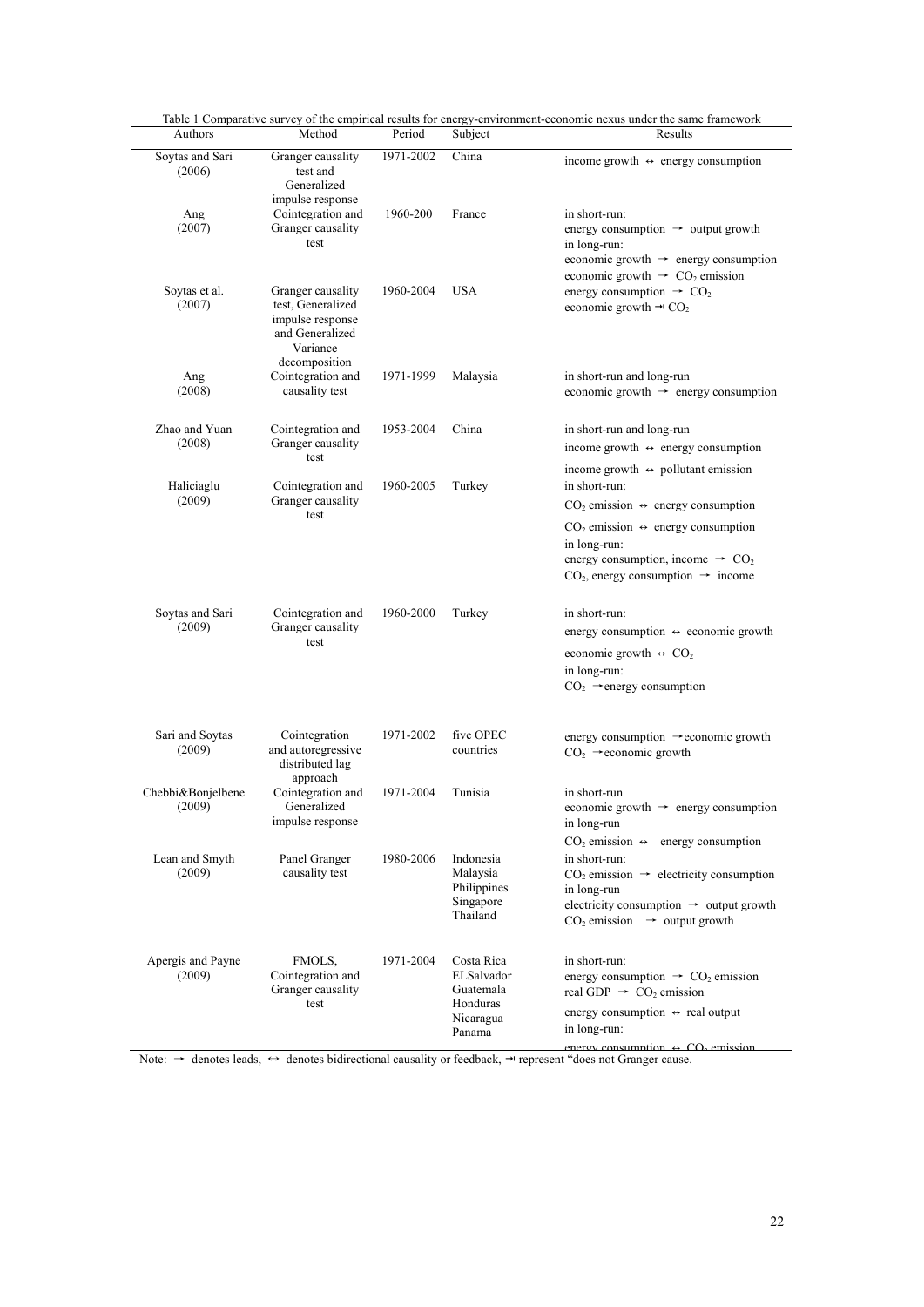| Independent                                                                 | Dependent                       |                               |                               |  |  |
|-----------------------------------------------------------------------------|---------------------------------|-------------------------------|-------------------------------|--|--|
|                                                                             | $\Delta$ lrgdppc <sub>i.t</sub> | $\Delta$ lecpc <sub>i.t</sub> | $\Delta$ lpepc <sub>i.t</sub> |  |  |
| $\Delta$ Irgdppc <sub>i,t-1</sub>                                           | 0.2133*                         | 0.0866                        | 0.2306                        |  |  |
|                                                                             | (4.830)                         | (0.460)                       | (1.190)                       |  |  |
| $\Delta$ Irgdpp $c_{i,t-2}$                                                 | 0.0578                          | 0.1028                        |                               |  |  |
|                                                                             | (1.320)                         | (0.780)                       |                               |  |  |
| $\Delta$ Irgdppc <sub>i,t-3</sub>                                           |                                 | $-0.2155$                     |                               |  |  |
|                                                                             |                                 | $(-1.120)$                    |                               |  |  |
| $\Delta$ lecpc <sub>i,t-1</sub>                                             | 0.0012                          | $-0.4674*$                    | 0.0313                        |  |  |
|                                                                             | $(-0.080)$                      | $(-9.270)*$                   | (1.140)                       |  |  |
| $\Delta$ lecpc <sub>i,t-2</sub>                                             | (0.0194)                        | $-0.2229$ ***                 |                               |  |  |
|                                                                             | $(-1.51)$                       | $(-5.40)$                     |                               |  |  |
| $\Delta$ lecpc <sub>i.t-3</sub>                                             |                                 | $-0.0576$                     |                               |  |  |
|                                                                             |                                 | $(-1.72)$                     |                               |  |  |
| $\Delta$ lpepc <sub>i,t-1</sub>                                             | 0.0716                          | 0.0730                        | $-0.0609$                     |  |  |
|                                                                             | (1.150)                         | (1.280)                       | $(-0.89)$                     |  |  |
| $\Delta$ lpepc <sub>i,t-2</sub>                                             | $0.0272**$                      | $-0.0733$                     |                               |  |  |
|                                                                             | (2.370)                         | $(-1.23)$                     |                               |  |  |
| $\Delta$ lpepc <sub>i.t-3</sub>                                             |                                 | $-0.0738$                     |                               |  |  |
|                                                                             |                                 | $(-1.87)$                     |                               |  |  |
| $\Delta H$ <sub>i.t-1</sub>                                                 | $-0.0066$                       | 0.1506                        | $-0.1419$                     |  |  |
|                                                                             | $(-0.13)$                       | (0.440)                       | $(-1.20)$                     |  |  |
| $\Delta H$ <sub>i.t-2</sub>                                                 | $-0.0189$                       | 0.3456                        |                               |  |  |
|                                                                             | $(-0.53)$                       | (1.080)                       |                               |  |  |
| $\Delta H$ <sub>i.t-3</sub>                                                 |                                 | 0.3015                        |                               |  |  |
|                                                                             |                                 | (1.160)                       |                               |  |  |
| $\Delta$ l $k_{i,t-1}$                                                      | 0.0216                          | $0.2443**$                    | 0.0368                        |  |  |
|                                                                             | (0.910)                         | (2.560)                       | (0.400)                       |  |  |
| $\Delta$ l $k_{i,t-2}$                                                      | 0.0252                          | 0.0153                        |                               |  |  |
|                                                                             | (1.100)                         | (0.180)                       |                               |  |  |
| $\Delta$ l $k_{i,t-3}$                                                      |                                 | 0.0652                        |                               |  |  |
|                                                                             |                                 | (0.700)                       |                               |  |  |
| Sargan test p-value                                                         | 0.4068                          | 0.0843                        | 0.2756                        |  |  |
| m <sub>1</sub>                                                              | $-4.3593*$                      | $-4.4453*$                    | $-3.3130*$                    |  |  |
| m <sub>2</sub>                                                              | 0.6418                          | 0.8426                        | 0.5217                        |  |  |
| $\Delta$ lecpc <sub>i.t</sub> $\rightarrow$ $\Delta$ lrgdppc <sub>i.t</sub> | 3.0000                          |                               |                               |  |  |
|                                                                             | $[0.2229]$                      |                               |                               |  |  |
| $\Delta$ lpepc <sub>i,t</sub> $\rightarrow$ $\Delta$ lrgdppc <sub>i,t</sub> | 6.8400**                        |                               |                               |  |  |
|                                                                             | [0.0334]                        |                               |                               |  |  |
| $\Delta$ lrgdppc <sub>i,t</sub> → $\Delta$ lecpc <sub>i,t</sub>             |                                 | 1.7700                        |                               |  |  |
|                                                                             |                                 | [0.6207]                      |                               |  |  |
| $\Delta$ lpepc <sub>i,t</sub> $\rightarrow$ $\Delta$ lecpc <sub>i,t</sub>   |                                 | 6.5700***                     |                               |  |  |
|                                                                             |                                 | [0.0868]                      |                               |  |  |
| $\Delta$ lrgdppc <sub>i.t</sub> $\rightarrow$ $\Delta$ lpepc <sub>i.t</sub> |                                 |                               | 1.4200                        |  |  |
|                                                                             |                                 |                               | $[0.2326]$                    |  |  |
| $\Delta$ lecpc <sub>i,t</sub> $\rightarrow$ $\Delta$ lpepc <sub>i,t</sub>   |                                 |                               | 1.3000                        |  |  |
|                                                                             |                                 |                               | [0.2550]                      |  |  |
|                                                                             |                                 |                               |                               |  |  |

Table 2 the estimated results from the dynamic panel GMM-SYS for China 28 provinces

Note: Year dummies are included in the equations, but are not reported; the Sargan test is based on one step GMM-system estimates and Sargan statistics are used to test  $H_0$ : over identifying restriction are valid; number inside () are t statistics; number inside [ ] are p-values;  $\Delta$  = first difference; lrgdppc, lecpc, lpepc, ll, lk represent log of real GDP per capita, log of energy consumption per capita, log of pollutant emission per capita, log of labor force, log of capital stock, respectively; the null of m1 and m2 test is the absence of first and second order serial correlation of first-difference residuals; → represent "does not Granger cause "; \*, \*\* and \*\*\* indicate significance at 1%, 5% and 10% levels, respectively.